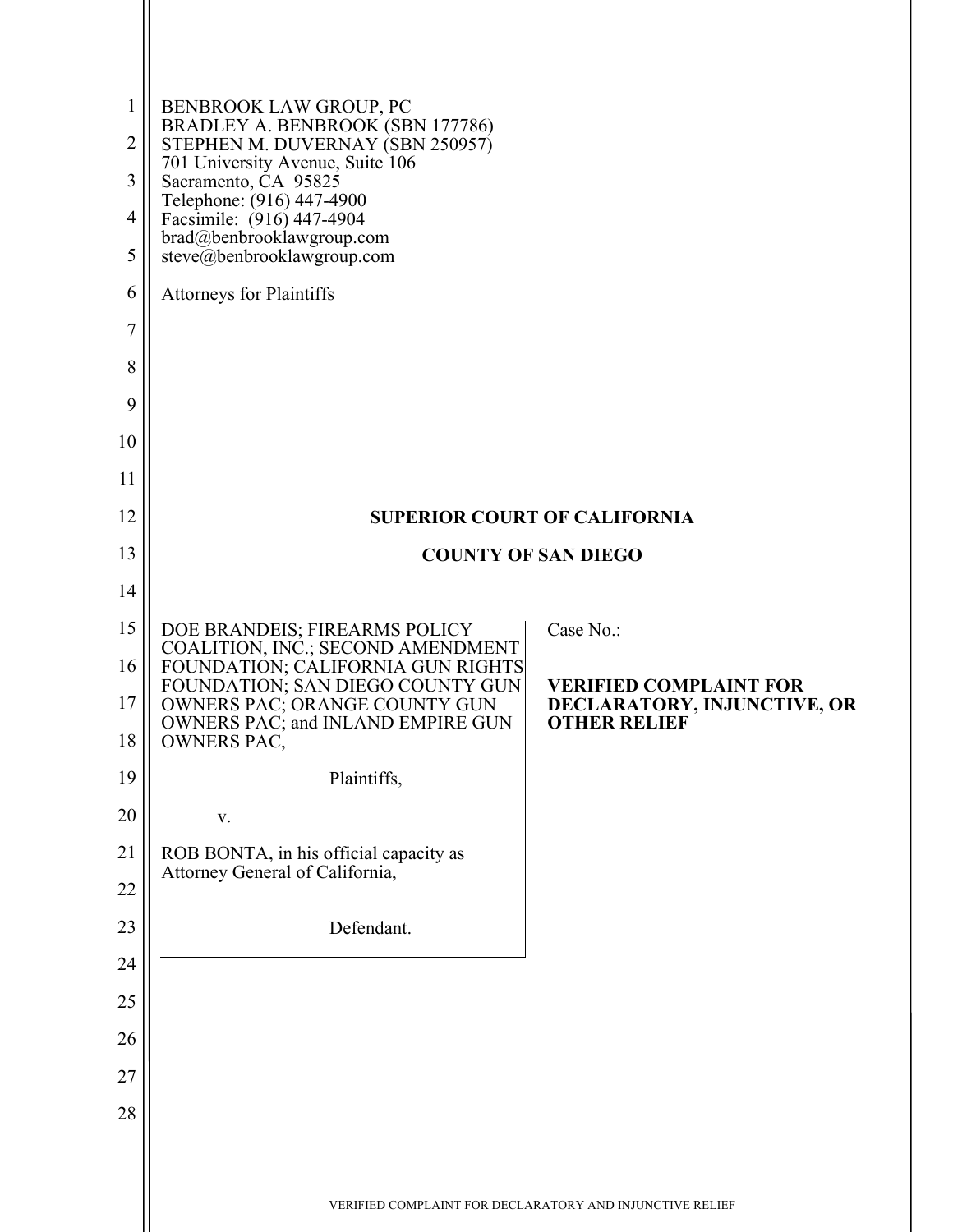1 2 3 4 5 6 7 8 9 10 11 12 13 14 15 16 17 18 19 20 21 22 23 24 25 26 Plaintiffs Doe Brandeis, Firearms Policy Coalition, Inc., Second Amendment Foundation, California Gun Rights Foundation, San Diego County Gun Owners PAC, Orange County Gun Owners PAC, and Inland Empire Gun Owners PAC complain of Defendant Rob Bonta, in his official capacity as Attorney General of California, and allege: **INTRODUCTION** 1. Plaintiffs bring this suit to challenge the constitutionality of recently-enacted Penal Code sections 11106(d) and 30352(b)(2), which for the first time require the California Department of Justice ("DOJ") to share extensive personal identifying information of millions of California gun owners with the California Firearm Violence Research Center for non-lawenforcement purposes. It also opens the door for this data to be shared with countless other "researchers." *See* Assem. Bill 173 (2021-2022 Reg. Sess.). 2. The disclosure of such personal information violates the right to privacy protected by the California Constitution. All purchasers of firearms in California must provide personal information at the time of the transaction, and that data is stored in DOJ's Automated Firearms System ("AFS"). AFS thus houses detailed personal information about millions of Californians, including their fingerprints, home addresses, phone numbers, driver's license information, and other identifying information – all of this along with comprehensive firearm and ammunition purchase and transfer history. Similar personal information is collected for ammunition transactions and stored in DOJ's Ammunition Purchase Records File. Plaintiffs – along with the over 4 million firearms owners in California – have a legally-protected privacy interest in this information. And individuals purchasing or transferring firearms and ammunition have a reasonable expectation that the information provided to and collected by DOJ would not be used for purposes unrelated to law enforcement, much less be disclosed to a third party for "research" on them. 3. Disclosure of Plaintiffs' personal identifying information constitutes a severe privacy intrusion that is not adequately tailored to or justified by the state's purported research

27 interest. To the extent some information sharing could be considered appropriate in the abstract,

VERIFIED COMPLAINT FOR DECLARATORY AND INJUNCTIVE RELIEF 28 there are effective and feasible alternatives to accomplish the state's legitimate research objectives

-1-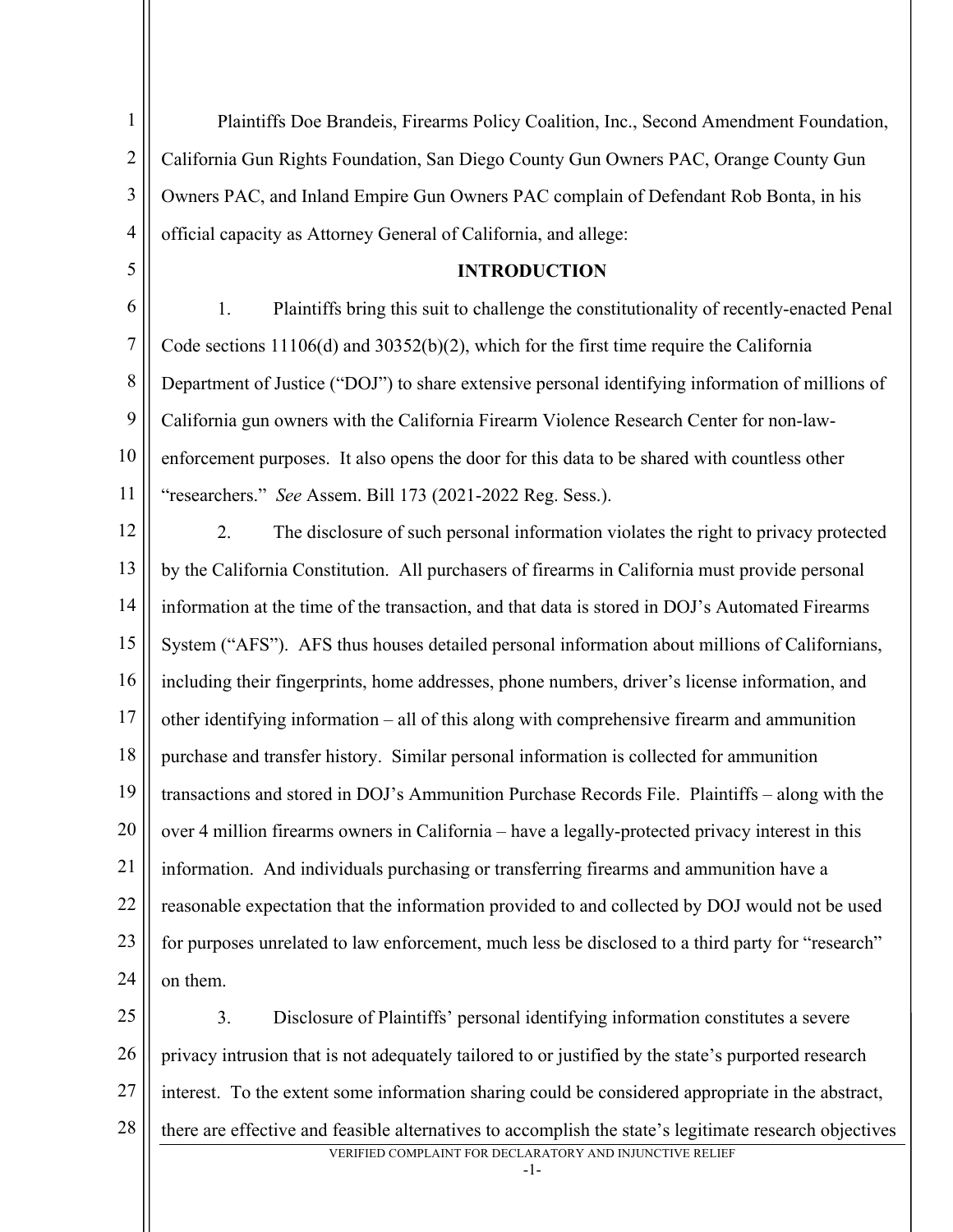1 2 3 4 5 without sacrificing the privacy rights of millions of Californians (such as anonymizing or deidentifying individual-level data, or providing individuals with notice and the opportunity to optout of having their information shared for research purposes). The existence of such equally effective yet less intrusive alternatives confirms that the privacy infringement crosses the constitutional line.

6

7 8 9 10 4. Because sharing Plaintiffs' personal identifying information collected in AFS pursuant to Penal Code section 11106(d) and the Ammunition Purchase Records File pursuant to Penal Code section 30352(b)(2) violates the right to privacy secured by article I, section 1 of the California Constitution, Plaintiffs seek declaratory and injunctive relief to enjoin its application and restrain DOJ from sharing their information with researchers.

11 12 13 14 15 16 17 5. Furthermore, the Legislature exceeded its authority by making personal information in the DOJ's statewide ammunition transaction database subject to the same information-sharing arrangement. *See* Penal Code § 30352(b)(2). When California voters established the ammunition background-check system by passing Proposition 63, they specified that personal information was to be kept "confidential" and shared "only for law enforcement purposes" – and restricted the Legislature's authority to amend the measure. AB 173 eviscerated these strict privacy protections. These statutory modifations are invalid because they are inconsistent with Proposition 63.

18 19 20 6. By forcing California gun owners to surrender their privacy rights as a condition to owning a firearm, AB 173 also impermissibly burdens the exercise of the Second Amendment right to keep and bear arms.

21

## **JURISDICTION AND VENUE**

22 23 24 25 7. This Court has jurisdiction over this action and authority to issue declaratory relief pursuant to Code of Civil Procedure section 1060. This Court likewise has jurisdiction over Plaintiffs' federal constitutional claim brought under 42 U.S.C. § 1983. *Ochoa v. Super. Ct.*, 39 Cal.3d 159, 173 n.10 (1985).

26

27 28

//

VERIFIED COMPLAINT FOR DECLARATORY AND INJUNCTIVE RELIEF

8. Venue is appropriate in this Court pursuant to Code of Civil Procedure section 401.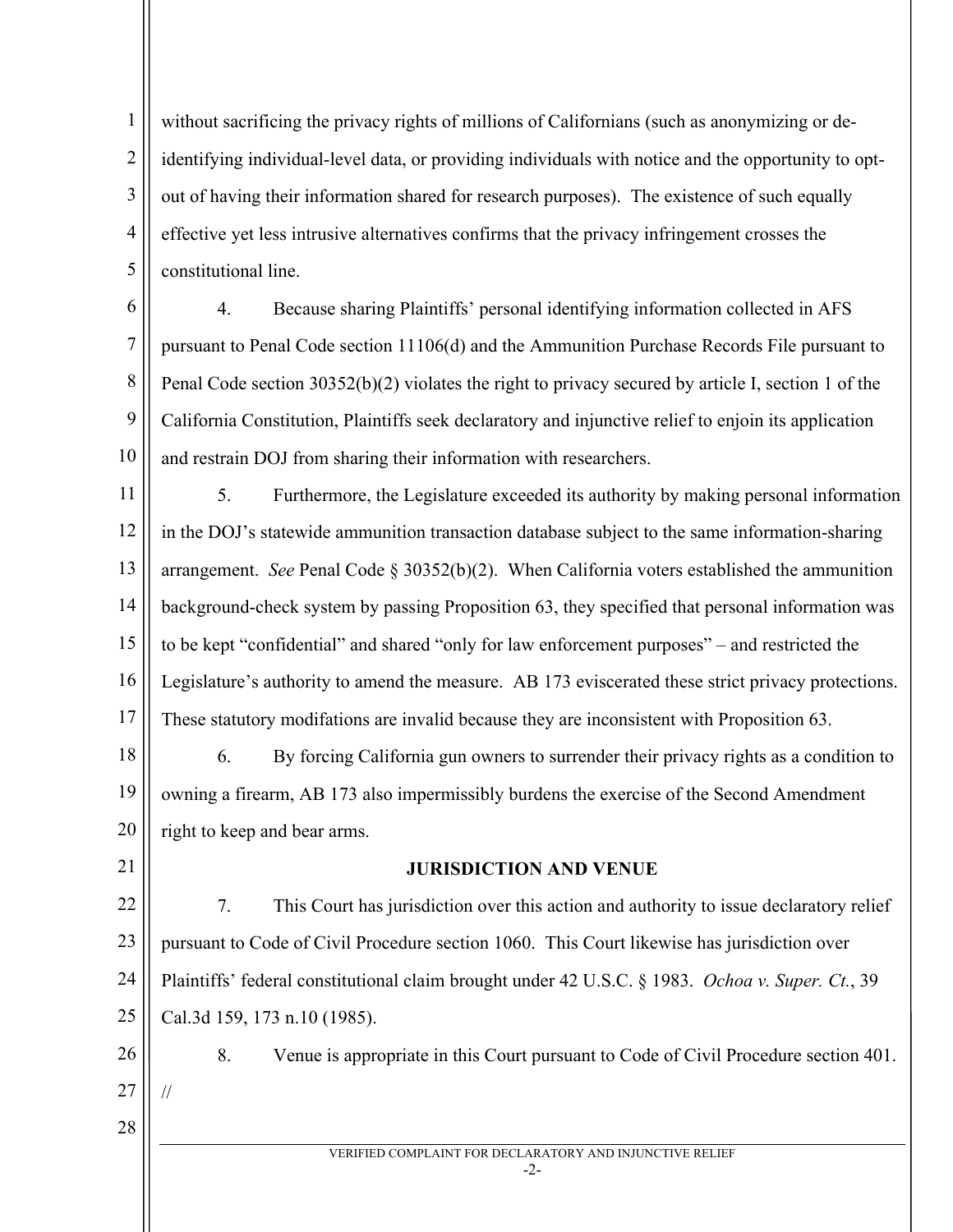3

4

5

6

### **THE PARTIES**

9. Plaintiff Doe Brandeis is a California resident who has completed multiple firearm and ammunition transactions (purchase, loan, sale, or transfer) through a firearms dealership in California since 2020. Accordingly, Brandeis is informed and believes that their personal identifying information is contained in AFS and the Ammunition Purchase Records File. Brandeis is a resident of San Diego County.

7 8 9 10 11 12 13 14 15 16 17 10. Plaintiff Firearms Policy Coalition ("FPC") is a non-profit organization that serves its members and the public through direct and grassroots advocacy, legal efforts, and education. The purposes of FPC include defending the United States Constitution and the People's rights, privileges and immunities deeply rooted in the Nation's history and tradition, especially the fundamental right to keep and bear arms. FPC believes AB 173 is unconstitutional. FPC brings this action on behalf of itself, its members, supporters who possess all the indicia of membership, and similarly situated members of the public. FPC's members include individuals throughout the state who own firearms and ammunition, and whose privacy rights are directly threatened by the laws and regulations challenged in this case. FPC is informed and believes that the vast majority of its individual members in this state have personal identifying information in AFS and the Ammunition Purchase Records File.

VERIFIED COMPLAINT FOR DECLARATORY AND INJUNCTIVE RELIEF 18 19 20 21 22 23 24 25 26 27 28 11. Plaintiff Second Amendment Foundation, Inc. ("SAF") is a 501(c)(3) non-profit organization incorporated under the laws of Washington with its principal place of business in Bellevue, Washington. SAF has over 700,000 members and supporters nationwide, including many in California. The purposes of SAF include education, research, publishing, and legal action focusing on the constitutional right to privately own and possess firearms under the Second Amendment, and the consequences of gun control. SAF brings this action on behalf of itself, its members, supporters who possess all the indicia of membership, and similarly situated members of the public. SAF's members include individuals throughout the state who own firearms and ammunition, and whose privacy rights are directly threatened by the laws and regulations challenged in this case. SAF has over 23,000 members in California; SAF is informed and believes that the vast majority of its individual members in this state have personal identifying

-3-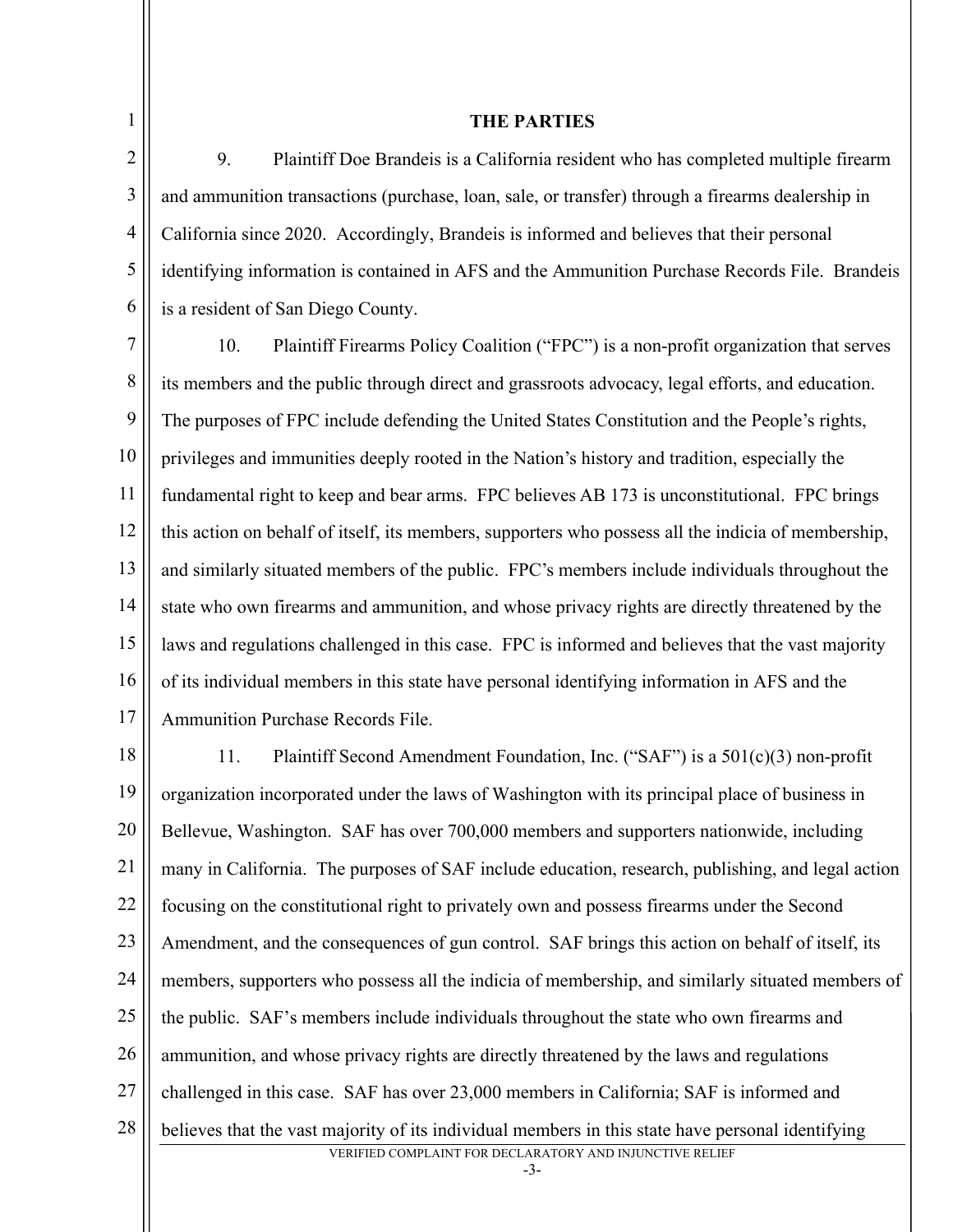information in AFS and the Ammunition Purchase Records File.

2 3 4 5 6 7 8 9 10 11 12 12. Plaintiff California Gun Rights Foundation ("CGF") is a nonprofit foundation incorporated under the laws of California with its principal place of business in Sacramento, California. CGF serves its members, supporters, and the public through educational, cultural, and judicial efforts to defend and advance Second Amendment and related rights. CGF has thousands of members and supporters in California. CGF believes AB 173 is unconstitutional. CGF brings this action on behalf of itself, its members, supporters who possess all the indicia of membership, and similarly situated members of the public. CGF's members include individuals throughout the state who own firearms and ammunition, and whose privacy rights are directly threatened by the laws and regulations challenged in this case. CGF is informed and believes that the vast majority of its individual members in this state have personal identifying information in AFS and the Ammunition Purchase Records File.

13 14 15 16 17 18 19 20 21 22 23 24 13. Plaintiff San Diego County Gun Owners PAC ("SDCGO") is a local political organization whose purpose is to protect and advance the Second Amendment rights of residents of San Diego County, California, through their efforts to support and elect local and state representatives who support the Second Amendment right to keep and bear arms. SDCGO was formed due to an aggressive and successful legislation and regulatory effort to significantly limit or eliminate the firearms industry and the general ownership and use of firearms and the firearms industry in California at the municipal, county, and state level. SDCGO's membership and donors consist of Second Amendment supporters, people who own guns for self-defense and sport, firearms dealers, shooting ranges, and elected officials who want to restore and protect the right to keep and bear arms in California. The interests that SDCGO seeks to protect in this lawsuit are germane to the organization's purposes, and, therefore, SDCGO sues on its own behalf, and on behalf of its members.

25 26 27 28 14. Plaintiff Orange County Gun Owners PAC ("OCGO") is a local political organization whose purpose is to protect and advance the Second Amendment rights of residents of Orange County, California, through their efforts to support and elect local and state representatives who support the Second Amendment right to keep and bear arms. OCGO was

VERIFIED COMPLAINT FOR DECLARATORY AND INJUNCTIVE RELIEF

 $-4-$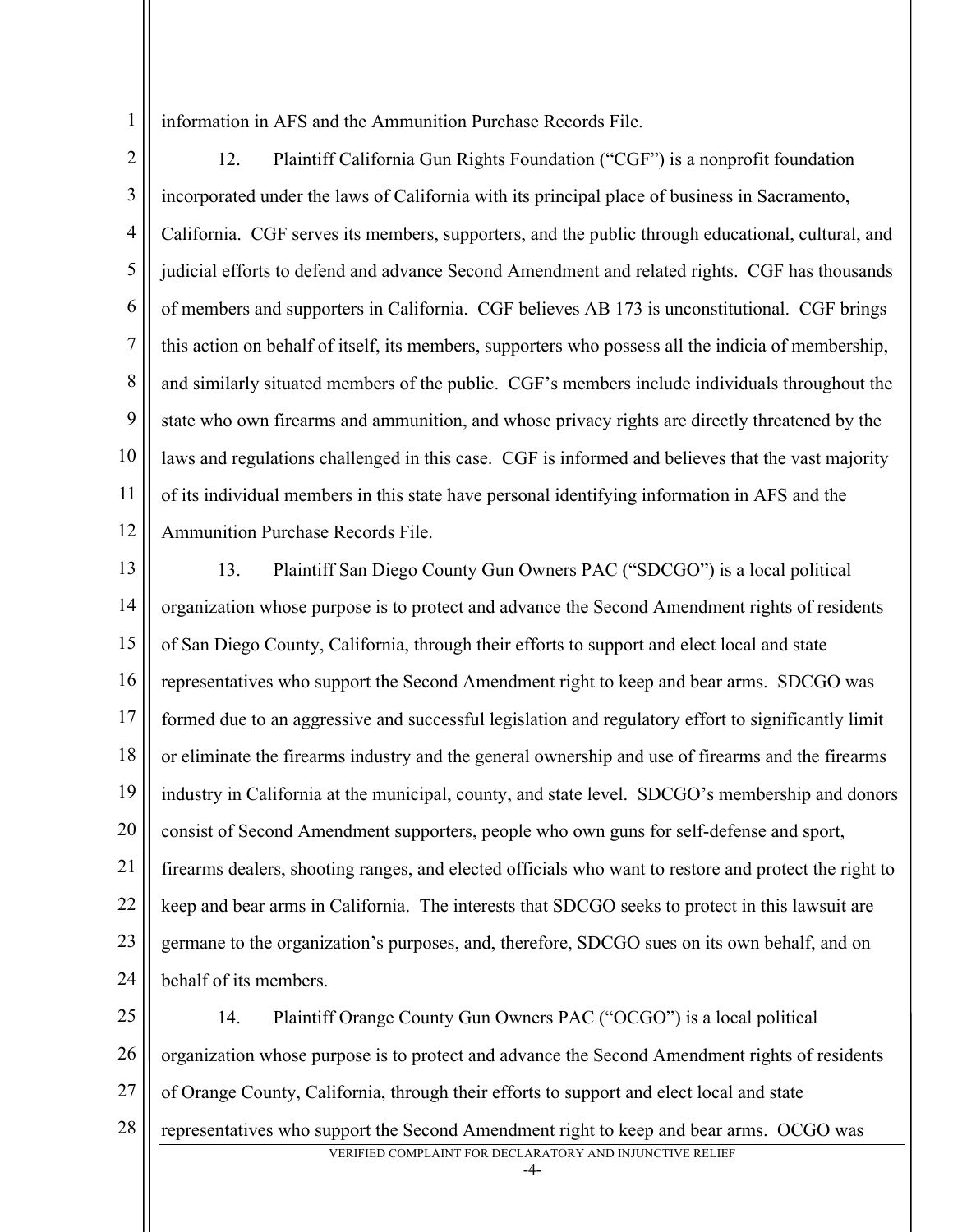1 2 3 4 5 6 7 8 formed because there is an aggressive and successful effort to significantly limit or eliminate the ownership and use of firearms and the firearms industry in California at the municipal, county, and state level through legislation and regulation. OCGO's membership and donors consist of Second Amendment supporters, people who own guns for self-defense and sport, firearms dealers, shooting ranges, and elected officials who want to restore and protect the right to keep and bear arms in California. The interests that OCGO seeks to protect in this lawsuit are germane to the organization's purposes, and, therefore, OCGO sues on its own behalf, and on behalf of its members.

9 10 11 12 13 14 15 16 17 18 19 15. Plaintiff Inland Empire Gun Owners PAC ("IEGO") is a local political organization whose purpose is to protect and advance the Second Amendment rights of residents of California's Inland Empire, through their efforts to support and elect local and state representatives who support the Second Amendment right to keep and bear arms. IEGO was formed because there is an aggressive and successful effort to significantly limit or eliminate the ownership and use of firearms and the firearms industry in California at the municipal, county, and state level through legislation and regulation. IEGO's membership and donors consist of Second Amendment supporters, people who own guns for self-defense and sport, firearms dealers, shooting ranges, and elected officials who want to restore and protect the right to keep and bear arms in California. The interests that IEGO seeks to protect in this lawsuit are germane to the organization's purposes, and, therefore, IEGO sues on its own behalf, and on behalf of its members.

20 21 22 23 24 25 26 16. Defendant Rob Bonta is the Attorney General of the State of California. The Attorney General is the chief law enforcement officer of the state, and it is his duty to ensure that California's laws are uniformly and adequately enforced. The Attorney General is the head of the Department of Justice, which, among other things, regulates and enforces state law related to the sales, ownership, and transfer of firearms and ammunition, and is responsible for complying with Penal Code sections 11106(d) and 30352(b)(2) and any other laws and regulations impacted by this case. The Attorney General maintains an office in San Diego.

27

//

28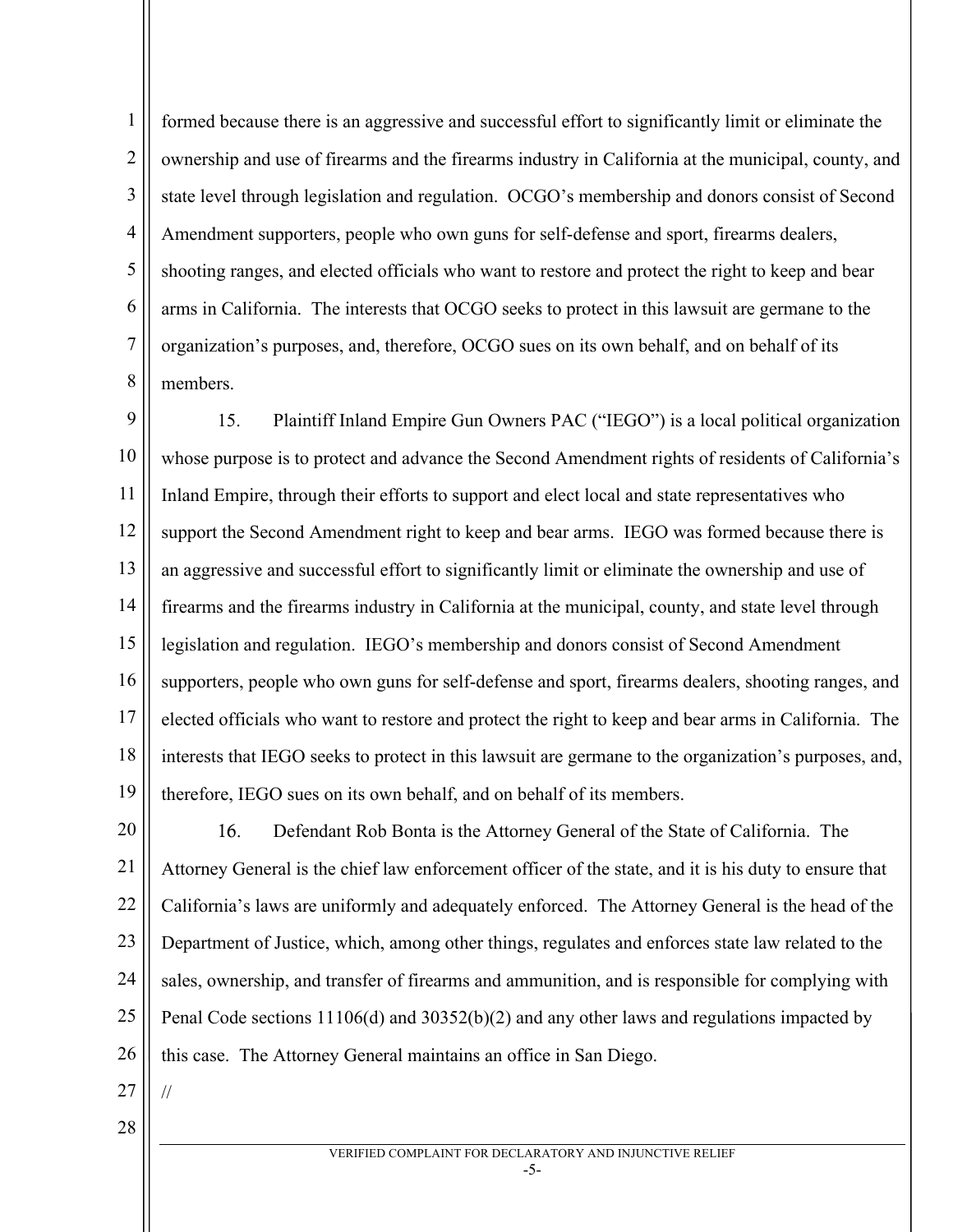# **A. California Law Requires Purchasers Of Firearms And Ammunition To Disclose Extensive Personal Information To DOJ, Which, Until AB 173, Was Required To Maintain The Confidentiality Of This Data And Use It Strictly For Law Enforcement Purposes.**

**GENERAL ALLEGATIONS**

17. In order to buy a firearm or ammunition in California, a purchaser must provide extensive personal information to the vendor, who in turn provides that information to the DOJ at the time of the transaction.

8 9 10 11 12 13 14 15 16 17 18 19 20 21 22 23 24 25 18. Various provisions of California law require the Department of Justice to collect a wide array of data related to firearms ownership, and to maintain such information to assist in criminal and civil investigations. Principal among the DOJ's databases is California's Automated Firearms System, an omnibus repository of firearm records established by Penal Code section 11106. AFS "is populated by way of firearm purchases or transfers at a California licensed firearm dealer, registration of assault weapons (during specified registration periods), an individual's report of firearm ownership to the Department, Carry Concealed Weapons Permit records, or records entered by law enforcement agencies." Cal. Dep't of Justice, *Automated Firearms System Personal Information Update*, https://oag.ca.gov/firearms/afspi; *see also* 11 CCR § 4281(d) (defining "Automated Firearm System"). AFS is the state's most comprehensive database of information about the purchase, sale, transfer, and use of firearms and ammunition. 19. The database includes detailed identifying information (fingerprints, addresses, date and place of birth, driver's license or identification card number, citizenship status, immigration information, race, sex, height, weight, hair color, eye color) along with all firearm and ammunition transactions associated with each subject. Penal Code  $\S$ § 11106(a)(1)(A) (fingerprints) & (D) (Dealers' Records of Sale of firearms); 28160 (content of register of firearm transfers); 11 CCR § 4283 (information required for basic ammunition eligibility check); *see generally* Cal. Dep't of Justice Bureau of Firearms, *Dealer's Record of Sale (DROS) Worksheet*,

26 https://des.doj.ca.gov/forms/DROS\_Worksheet\_BOF-929.pdf. For private-party sales or transfers,

- 27 AFS includes this information for the seller as well. *See* Penal Code § 28160(a)(36).
- 28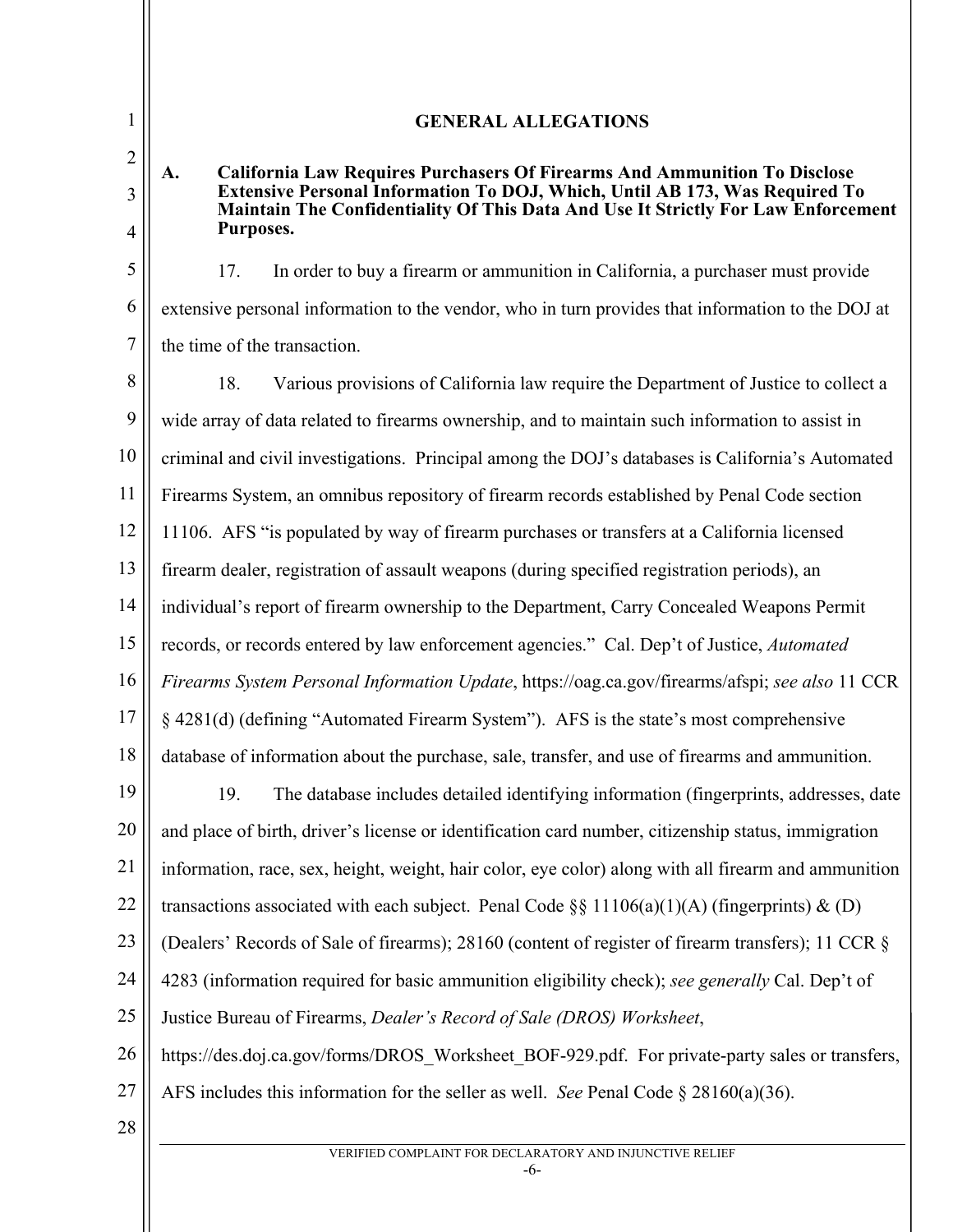1 2 3 4 5 6 7 8 20. Purchasers of firearms have had to provide this information since 1996 (for handgun transactions) and 2014 (for long guns). It is estimated that AFS houses such personal information for the vast majority of California's more than 4 million gun owners. Kravitz-Wirtz, et al., *Firearm ownership and acquisition in California: findings from the 2018 California Safety and Well-being Survey*, 26 Injury Prevention 516, 516 (2020) ("Roughly one in four California adults live in a home with a firearm, including 4.2 million adults—14% of the adult population who personally own a firearm. These owners collectively own an estimated 19.9 million firearms (8.9 million handguns).").

9 10 11 12 13 14 21. In addition to compiling all information obtained in connection with every firearm and ammunition transaction conducted through a dealer, AFS collects records related to the possession or use of firearms, including: copies of licenses to carry firearms and carry applications; firearm records transmitted to the DOJ outside of the electronic DROS process; reports of stolen, lost, or found property; records relating to the ownership of manufactured or assembled firearms; and a registry of private-party firearm loans.

15 16 17 18 19 20 21 22 23 24 25 26 22. From the creation of AFS in 1996 until September 2021, California law treated AFS records as confidential and restricted DOJ's disclosure of personal information in the database except when it was necessary to share such information with other government officers to further law-enforcement purposes. The explicit purpose of DOJ's collection of data in AFS is "to assist in the investigation of crime, the prosecution of civil actions by city attorneys . . ., the arrest and prosecution of criminals, and the recovery of lost, stolen, or found property." Penal Code § 11106(a)(1). Consistent with this purpose, Section 11106 had always imposed strict conditions on sharing information from within the database. *See* § 11106(a)(2) (providing that the Attorney General "shall funish the information" in AFS "upon proper application" to specified state officers for criminal or civil law enforcement purposes, including peace officers, district attorneys and prosecutors, city attorneys pursuing civil law enforcement actions, probation and parole officers, public defenders, correctional officers, and welfare officers).<sup>1</sup> Despite several intervening

27

28

<sup>1</sup> The list of officers who may request AFS records is contained in Penal Code section 11105.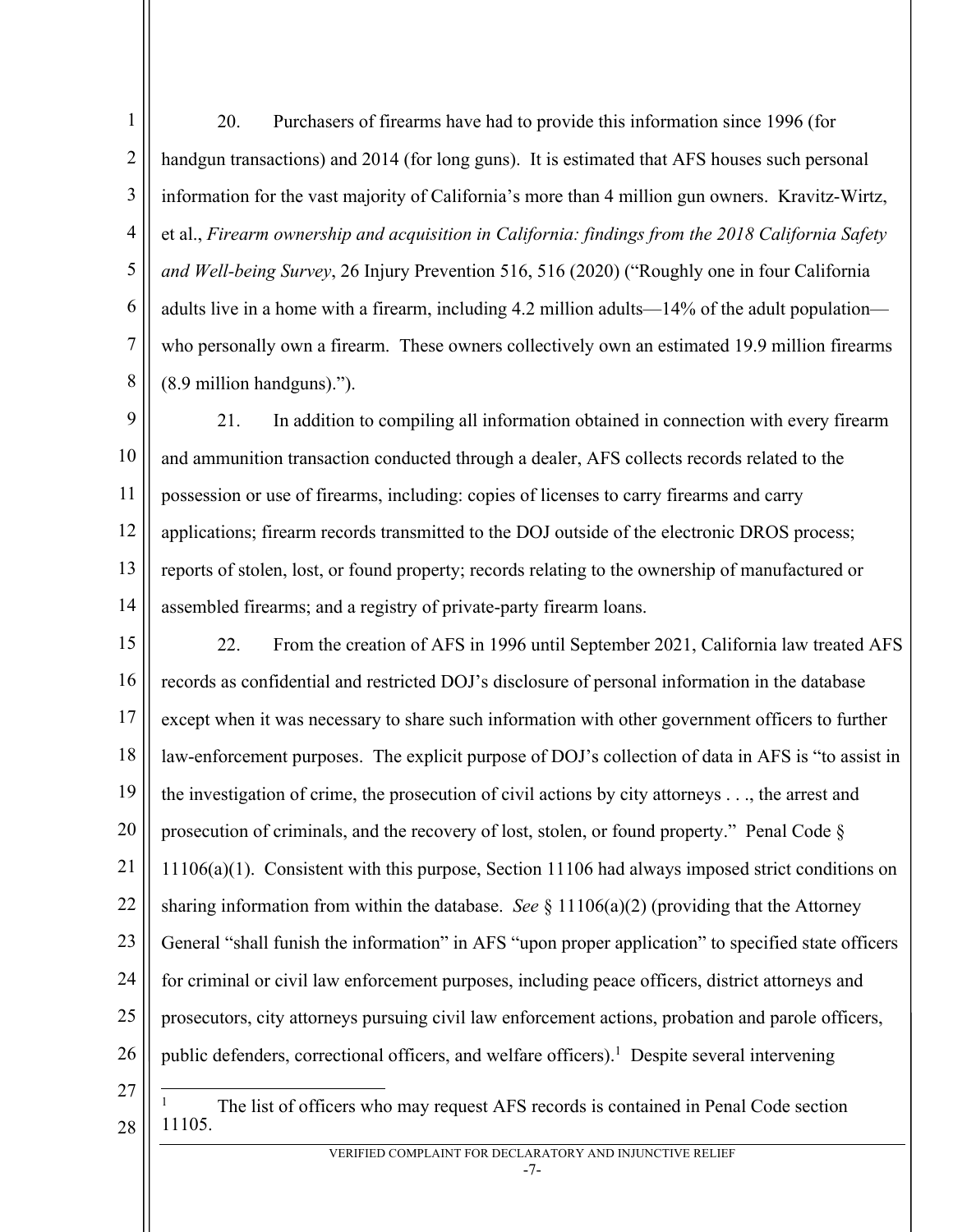1 2 amendments to Section 11106, this information-sharing limitation had remained consistent since 1996. 2

| 3              | 23.<br>The expectation of privacy in firearm-related records was reaffirmed by the voters'                                                                                                               |
|----------------|----------------------------------------------------------------------------------------------------------------------------------------------------------------------------------------------------------|
| $\overline{4}$ | enactment of Proposition 63 in 2016, which established a background-check requirement for                                                                                                                |
| 5              | ammunition transactions. As part of that process, ammunition vendors must collect personal                                                                                                               |
| 6              | information from each purchaser or transferee (including their driver's license or identification                                                                                                        |
| 7              | information, their full name and signature, address, telephone number, and date of birth) and                                                                                                            |
| 8              | transfer that information to DOJ for collection in the "Ammunition Purchase Records File." Penal                                                                                                         |
| 9              | Code $\S$ 30352(a), (b). Similar to Section 11106, Proposition 63 placed strict limits on the use and                                                                                                    |
| 10             | disclosure of personal information in the course of ammunition transactions: As enacted by the                                                                                                           |
| 11             | voters, information collected by DOJ "shall remain confidential and may be used by [DOJ and                                                                                                              |
| 12             | other law enforcement agencies in Penal Code § 11105] only for law enforcement purposes."                                                                                                                |
| 13             | Penal Code $\S$ 30352(b).                                                                                                                                                                                |
| 14             | AB 173 Upended This Regime By Now Requiring DOJ To Disclose Detailed Personal<br><b>B.</b><br><b>Information Of Millions Of California Gun Owners To Non-Law-Enforcement</b>                             |
| 15             | "Researchers" Without Their Knowledge Or Consent.                                                                                                                                                        |
| 16             | The California Legislature drastically altered the landscape when it passed<br>24.                                                                                                                       |
| 17             | Assembly Bill 173 in 2021. The new law requires DOJ to share firearm-related information with                                                                                                            |
| 18             | the recently established California Firearm Violence Research Center at UC Davis and permits                                                                                                             |
| 19             | DOJ to share the same information with other accredited research institutions. Assem. Bill 173                                                                                                           |
| 20             | (2021-2022 Reg. Sess.).                                                                                                                                                                                  |
| 21             | In 2016, the Legislature established the California Firearm Violence Research<br>25.                                                                                                                     |
| 22             | Center at the Univerity of California, Davis. Assem. Bill 1602 (2015-2016 Reg. Sess.). The                                                                                                               |
| 23             | center has three research mandates: to study (1) "[t]he nature of firearm violence, including                                                                                                            |
| 24             | individual and societal determinants of risk for involvement in firearm violence, whether as a                                                                                                           |
| 25             |                                                                                                                                                                                                          |
| 26             | 2<br>See Penal Code $\S 11106(a)$ (West 1997) (providing that "In order to assist in the<br>investigation of crime, the arrest and prosecution of criminals, and the recovery of lost, stolen, or        |
| 27             | found property, the Attorney General shall keep and properly file" AFS records, "and shall, upon<br>proper application therefor, furnish to the officers mentioned in Section 11105, hard copy printouts |
| 28             | of those records as photographic, photostatic, and nonerasable optically stored reproductions.").                                                                                                        |
|                | VERIFIED COMPLAINT FOR DECLARATORY AND INJUNCTIVE RELIEF<br>-8-                                                                                                                                          |
|                |                                                                                                                                                                                                          |
|                |                                                                                                                                                                                                          |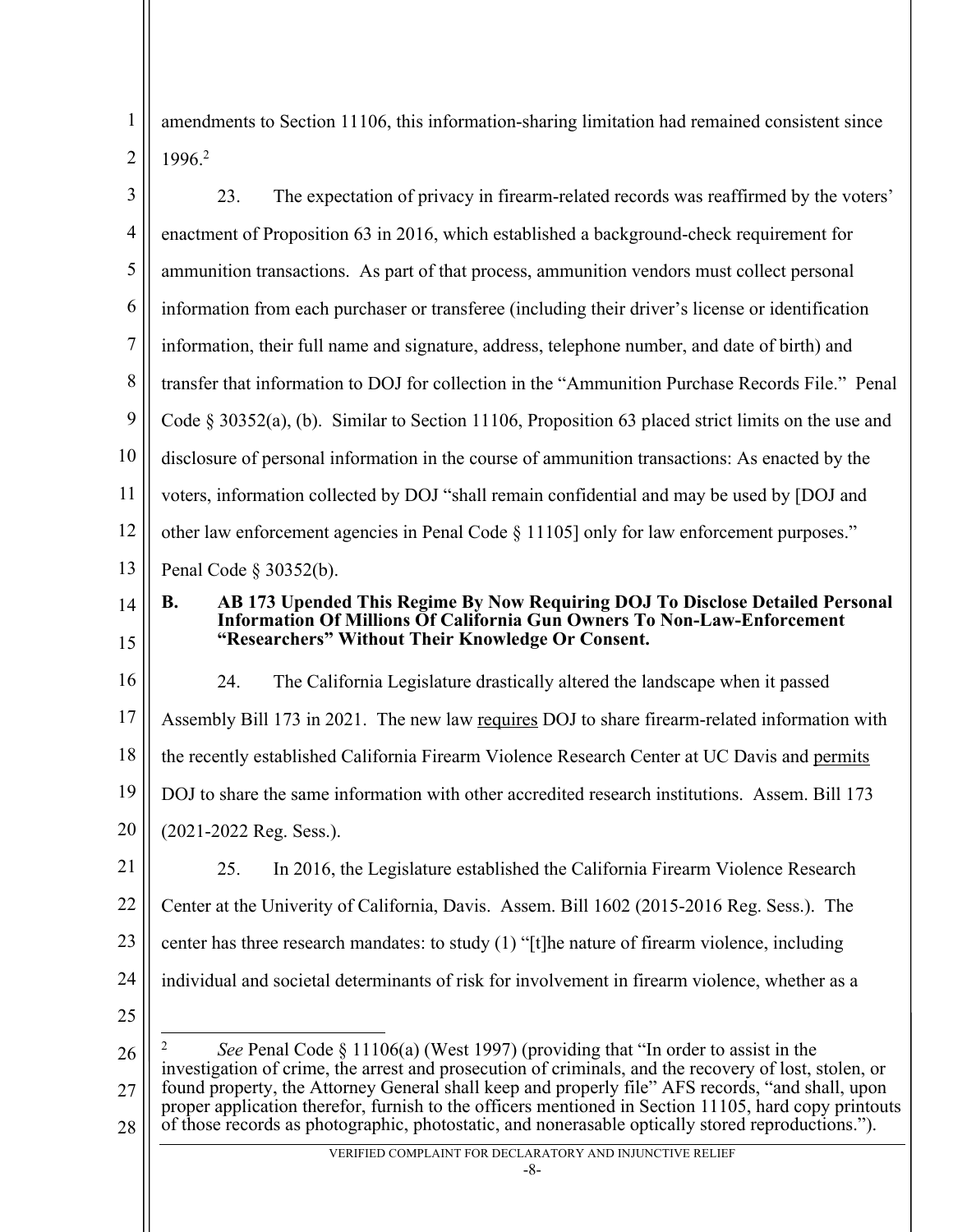1 2 3 victim or a perpetrator"; (2) "[t]he individual, community, and societal consequences of firearm violence"; and (3) "[p]revention and treatment of firearm violence at the individual, community, and societal levels." Penal Code  $\S$  14231(a)(1)(A)–(C).

- 4 5 6 7 8 9 10 11 12 13 14 15 26. AB 173 was spurred by a dispute between the Center and DOJ over DOJ's information-sharing policies and procedures, which the Center deemed too restrictive. *See, e.g.*, Wiley, Ca*lifornia AG office withholding data on gun sales, restraining orders from researchers*, Sacramento Bee (March 4, 2021); Wiley, *Gun violence researchers fight California Department of Justice's plan to withhold data*, Sacramento Bee (March 15, 2021); Beckett, TheGuardian.com, *California attorney general cuts off researchers' access to gun violence data* (March 11, 2021). The Center had been subject to the DOJ's general data-sharing policies, which permit entities to seek data from certain DOJ databases for research purposes. These databases include criminal offender record information, juvenile court probation records, controlled substance patient information, and gun violence restraining orders – but, consistent with Section 11106's restrictions, AFS data was not included. *See* Cal. Dep't of Justice, *Data Request Process*, https://oag.ca.gov/research-center/request-process.
- 16 17 18 19 20 21 22 23 24 25 27. AB 173 marked a radical and sweeping change to the privacy afforded to all California firearm and ammunition owners. Among other provisions, AB 173 amended Penal Code 11106(d) to require DOJ to give the Center access to "all information" in AFS "for academic and policy research purposes upon proper request and following approval by the center's governing institutional review board when required." And the bill similarly authorizes DOJ to share this information with "any other nonprofit bona fide research institution accredited by the United States Department of Education or the Council for Higher Education Accreditation for the study of the prevention of violence." Penal Code §§ 11106(d) & 14240(a); *see also* Penal Code § 30352(b)(2) (providing same information-sharing arrangement for personal information in the Ammunition Purchase Records File). 3

VERIFIED COMPLAINT FOR DECLARATORY AND INJUNCTIVE RELIEF 26 27 28 <sup>3</sup> AB 173 enacted similar information-sharing regimes for several other categories of information maintained by DOJ, including criminal offender record information (Penal Code § 13202(a)); information on people prohibited from owning or possessing foirearms or ammunition based on their criminal or mental health records (Penal Code §§ 30000(c) and 142315(a); Welf. & Inst. Code § 8106); and information on the sale and transfer of firearm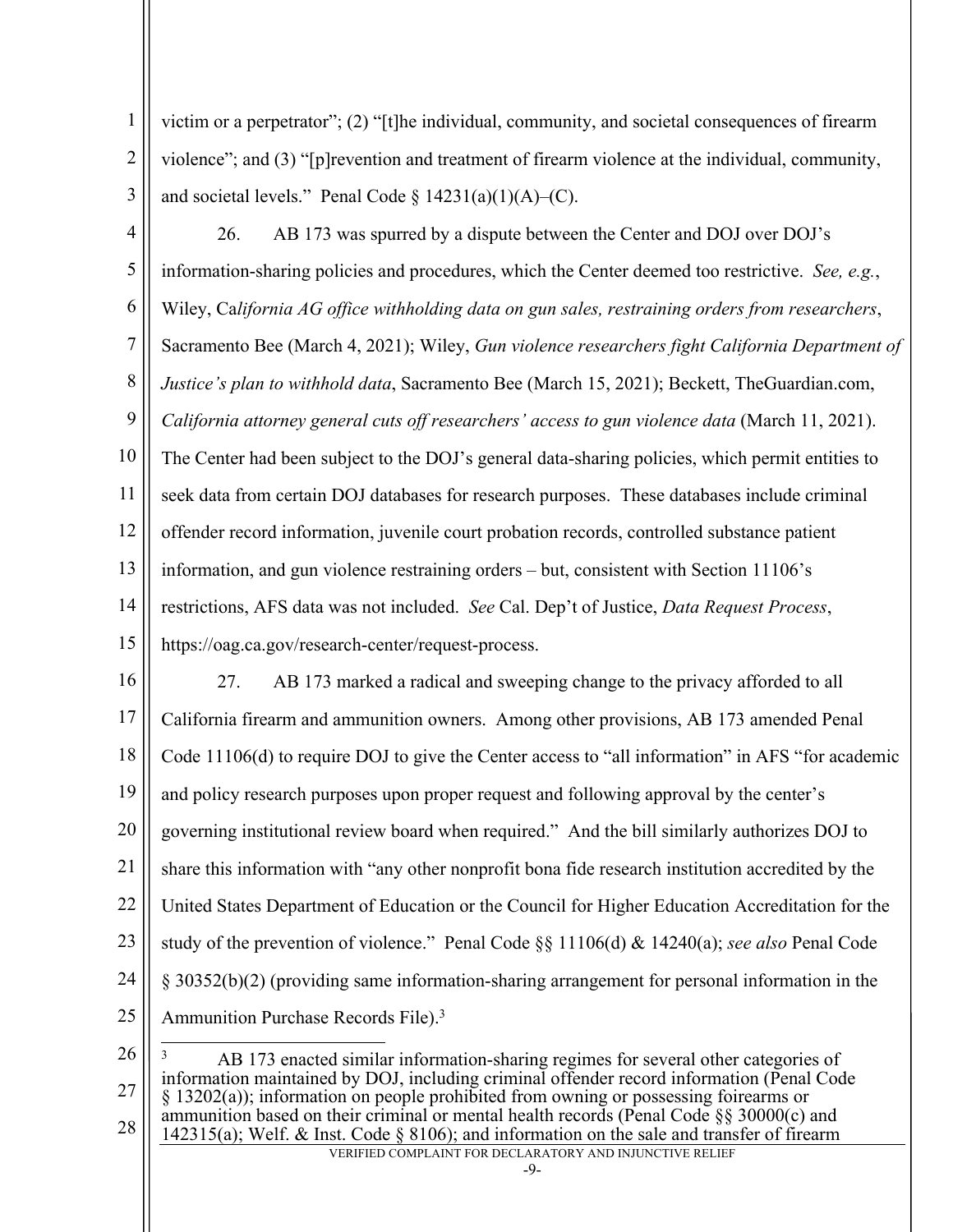| 1              | 28.<br>The information-sharing regime in Penal Code sections $11106(d)$ and $30352(b)(2)$                                                                                                                  |
|----------------|------------------------------------------------------------------------------------------------------------------------------------------------------------------------------------------------------------|
| $\overline{2}$ | violates Plaintiffs' right to privacy secured by the California Constitution.                                                                                                                              |
| 3              | Disclosure Of Personal Identifying Information Collected In AFS And The<br>C.<br>Ammunition Purchase Records File Violates Plaintiffs' Right To Privacy Under The                                          |
| 4              | <b>California Constitution.</b>                                                                                                                                                                            |
| 5              | "Unlike the federal Constitution, the California Constitution expressly recognizes a<br>29.                                                                                                                |
| 6              | right to privacy." Mathews v. Becerra, 8 Cal.5th 756, 768 (2019). In 1972, California voters                                                                                                               |
| 7              | passed the Privacy Initiative, which added "privacy" to the inalienable enumerated rights set forth                                                                                                        |
| 8              | in Article I, Section 1 of the California Constitution. <sup>4</sup> "The principal 'mischiefs' that the Privacy                                                                                           |
| 9              | Initiative addressed were: (1) 'government snooping' and the secret gathering of personal                                                                                                                  |
| 10             | information; (2) the overbroad collection and retention of unnecessary personal information by                                                                                                             |
| 11             | government and business interests; (3) the improper use of information properly obtained for a                                                                                                             |
| 12             | specific purpose, for example, the use of it for another purpose or the disclosure of it to some third                                                                                                     |
| 13             | party; and (4) the lack of a reasonable check on the accuracy of existing records." Lewis v. Super.                                                                                                        |
| 14             | Ct., 3 Cal.5th 561, 569 (2017) (quoting <i>White v. Davis</i> , 13 Cal.3d 757, 775 (1975)). Central to the                                                                                                 |
| 15             | right of privacy "is the ability to control circulation of personal information." Mathews, 8 Cal.5th                                                                                                       |
| 16             | at 769 (citation omitted).                                                                                                                                                                                 |
| 17             | In White, the California Supreme Court held that abridging the state-based right to<br>30.                                                                                                                 |
| 18             | privacy could be justified depending on the circumstances: Article I "does not purport to prohibit                                                                                                         |
| 19             | all incursion into individual privacy but rather that any such intervention must be justified by a                                                                                                         |
| 20             | compelling interest." 13 Cal.3d at 775. And shortly after <i>White</i> , the Court firmly established that                                                                                                 |
| 21             | the right of privacy is not "absolute," but must be balanced against the need for disclosure. <i>Loder</i>                                                                                                 |
| 22             | v. Mun. Ct., 17 Cal.3d 859, 864 (1976) (citing White and Cty. of Nevada v. MacMillen, 11 Cal.3d                                                                                                            |
| 23             | precursor parts (Penal Code $\S 30452(b)(2)$ ). Plaintiffs do not challenge these provisions in this                                                                                                       |
| 24             | litigation.<br>"All people are by nature free and independent and have inalienable rights. Among these                                                                                                     |
| 25             | are enjoying and defending life and liberty, acquiring, possessing, and protecting property, and<br>pursuing and obtaining safety, happiness, and privacy." Cal. Const., art. 1, § 1. And because          |
| 26             | California's Constitution enumerates a right to privacy, the California Supreme Court has held that<br>it is broader and more protective of privacy than the unenumerated federal right. See City of Santa |
| 27             | Barbara v. Adamson, 27 Cal.3d 123, 130 n.3 (1980); Am. Acad. of Pediatrics v. Lungren, 16<br>Cal.4th 307, 326 (1997) (plurality op. of George, C.J.); <i>Loder v. City of Glendale</i> , 14 Cal.4th 846,   |
| 28             | 892-83 (1997).<br>VERIFIED COMPLAINT FOR DECLARATORY AND INJUNCTIVE RELIEF                                                                                                                                 |
|                | $-10-$                                                                                                                                                                                                     |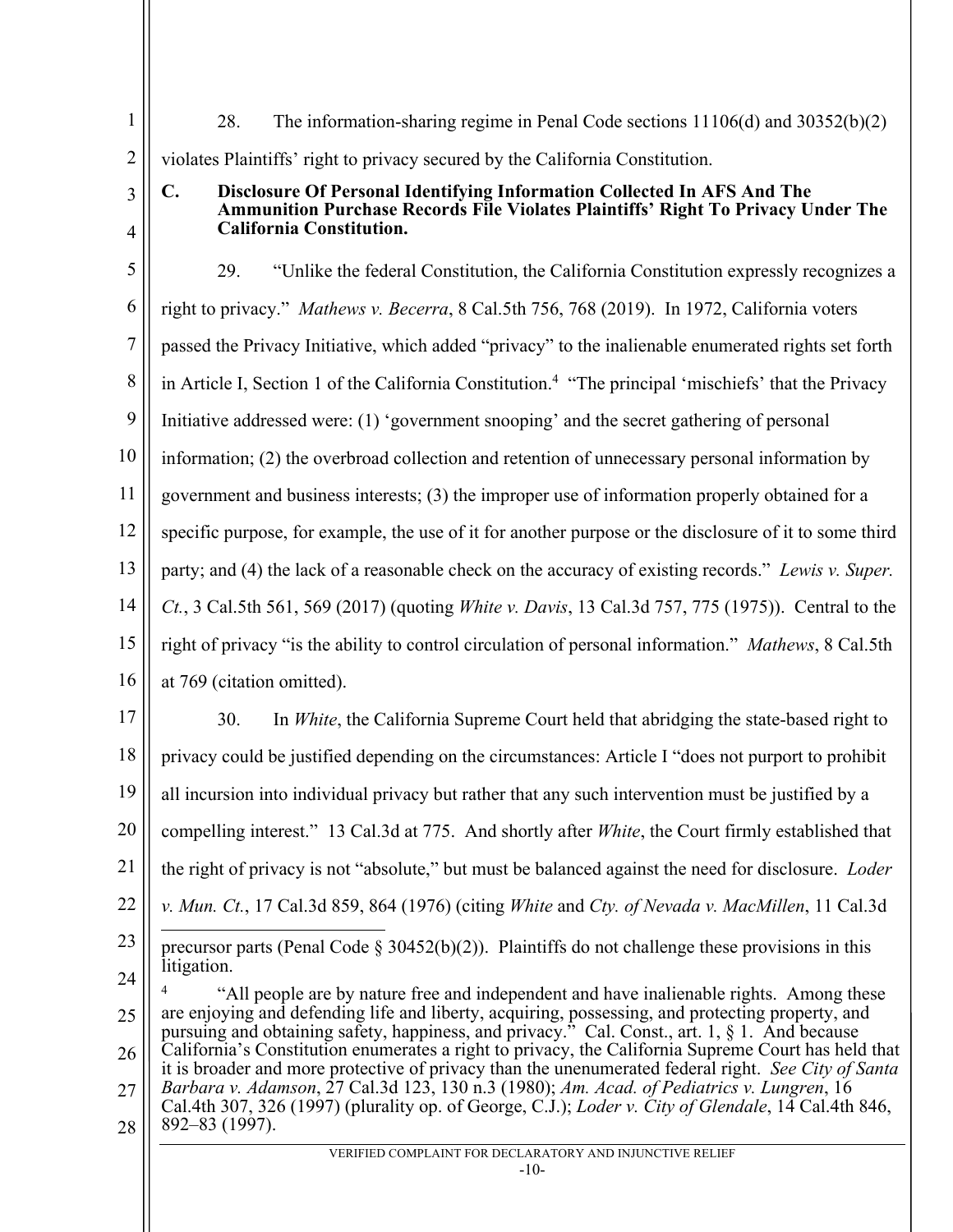662, 672 (1974)).

2 3 4 5 6 7 8 9 10 11 12 13 14 15 16 17 31. The Court set the current framework for a constitutional privacy claim in *Hill v. Nat'l Collegiate Athletic Ass'n*, 7 Cal.4th 1 (1994), which built on *White*. Under *Hill*, a privacy claim involves three essential elements: (1) the claimant must possess a legally protected privacy interest; (2) the claimant's expectation of privacy must be objectively reasonable; and (3) the invasion of privacy complained of must be serious in both its nature and scope. *Id.* at 35–37. If a claimant establishes all three required elements, the strength of that privacy interest is balanced against countervailing interests. *Id.* at 37–38. *See also Pioneer Elecs. (USA), Inc. v. Super. Ct.*, 40 Cal.4th 360, 371 (2007) ("Assuming that a claimant has met the . . . *Hill* criteria for invasion of a privacy interest, that interest must be measured against other competing or countervailing interests in a 'balancing test.'"). Specifically, "the party seeking information may raise in response whatever legitimate and important countervailing interests disclosure serves, while the party seeking protection may identify feasible alternatives that serve the same interests or protective measures that would diminish the loss of privacy." *Williams v. Super. Ct.*, 3 Cal.5th 531, 552 (2017); *see Hill*, 7 Cal.4th at 40 (a privacy claimant "may rebut a defendant's assertion of countervailing interests by showing there are feasible and effective alternatives to defendant's conduct which have a lesser impact on privacy interests").

18 19 20 21 22 23 24 25 26 27 32. "Legally recognized privacy interests are generally of two classes: (1) interests in precluding the dissemination or misuse of sensitive and confidential information ('informational privacy'); and (2) interests in making intimate personal decisions or conducting personal activities without observation, intrusion, or interference ('autonomy privacy')." *Hill*, 7 Cal.4th at 35. Thus, "[t]he standard for evaluating the justification for a privacy invasion depends on 'the specific kind of privacy interest involved and the nature and seriousness of the invasion and any countervailing interests.' 'Where the case involves an obvious invasion of an interest fundamental to personal autonomy, . . . a "compelling interest" must be present to overcome the vital privacy interest. If, in contrast, the privacy interest is less central, or in bona fide dispute, general balancing tests are employed.'" *Mathews*, 8 Cal.5th at 769 (quoting *Hill*, 7 Cal.4th at 34).

28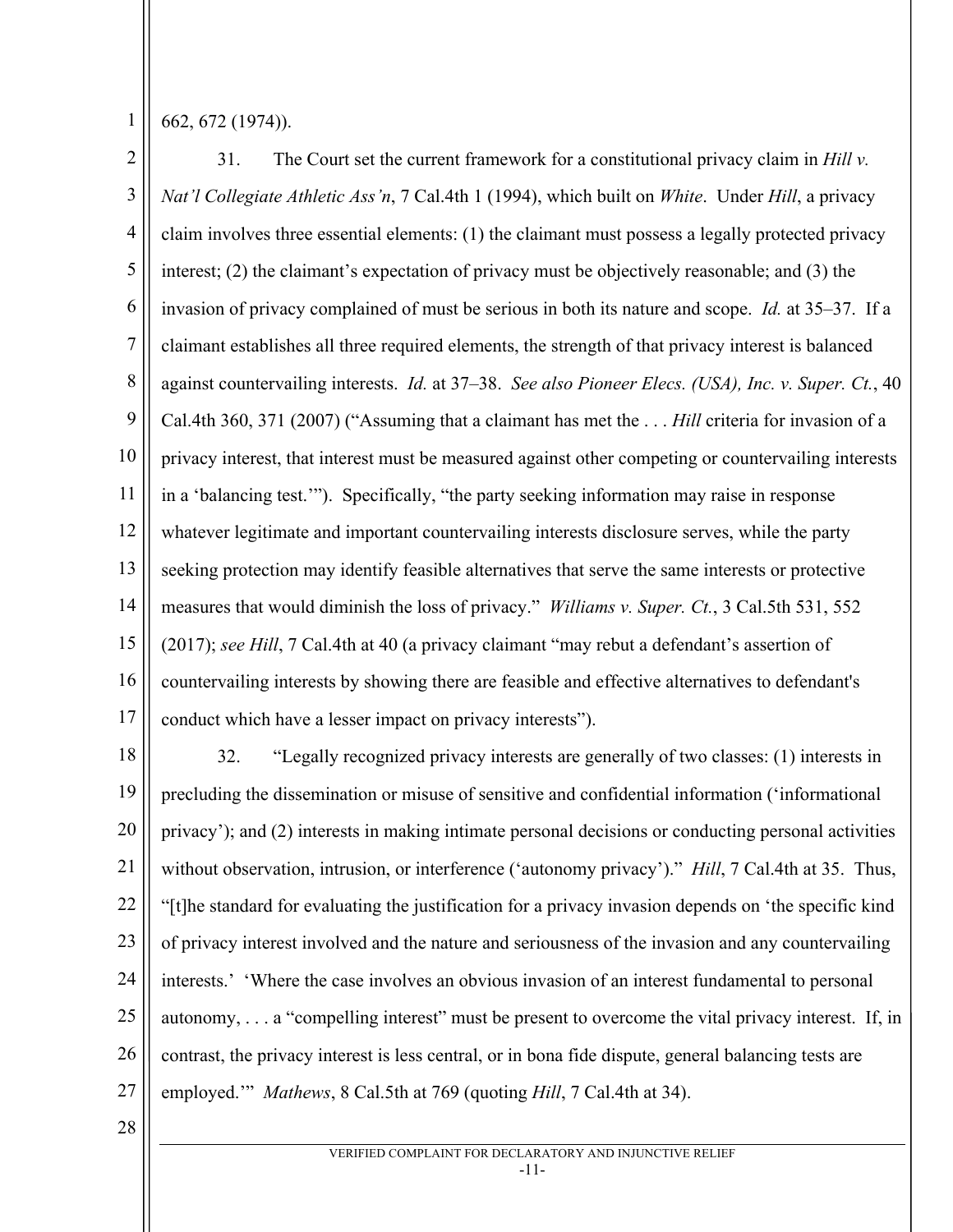33. Application of the *Hill* framework confirms that AB 173's information-sharing regime violates California's constitutional right to privacy.

3 4 5 6 7 8 9 10 11 12 13 34. *Plaintiffs Have A Legally Protected Privacy Interest In The Personal Identifying Information Collected In AFS and the Ammunition Purchase Records File*.Plaintiff Brandeis and the organizational plaintiffs' members have a protected privacy interest in the information collected in AFS and Ammunition Purchase Records File, which includes detailed information about individuals, including their fingerprints, home addresses, phone numbers, driver's license information, and other identifying information – all of this along with comprehensive firearm and ammunition purchase-and-transfer history. The California Supreme Court has long recognized that individuals have a legally protected privacy interest in even a modest subset of this information. *Cty. of Los Angeles v. Los Angeles Cty. Emp. Relations Comm'n*, 56 Cal. 4th 905, 927 (2013) (recognizing that individuals "have a legally protected privacy interest in their home addresses and telephone numbers" and "a substantial interest in the privacy of their home").

- 14 15 16 17 18 19 20 21 22 23 24 25 35. *Plaintiffs Have A Reasonable Expectation Of Privacy In Their Personal Identifying Information Transmitted To DOJ For Law Enforcement Purposes*. Plaintiffs have an objectively reasonable expectation of privacy in the information contained in AFS and the Ammunition Purchase Records File, particularly in those records that are not otherwise subject to public disclosure.5 Individuals purchasing or transferring firearms and ammunition have a reasonable expectation that the information provided to and collected by DOJ in the course of a transaction would not be used for purposes unrelated to law enforcement or disclosed to a third party. This strikes at the heart of one of the "principal mischiefs" the Privacy Initiative sought to address: "the improper use of information properly obtained for a specific purpose" and then used "for another purpose" or disclosed to "some third party." *White*, 13 Cal.3d at 775. And while some personal information collected within AFS or the Ammunition Purchase Records File is not private (such as a person's physical characteristics or even their birth date), AFS includes a wealth of information
- 26

1

2

<sup>27</sup> 28 <sup>5</sup> Certain categories of information encompassd within AFS, such as concealed carry licenses or criminal record information, are subject to public disclosure separate and apart from Section 11106(d).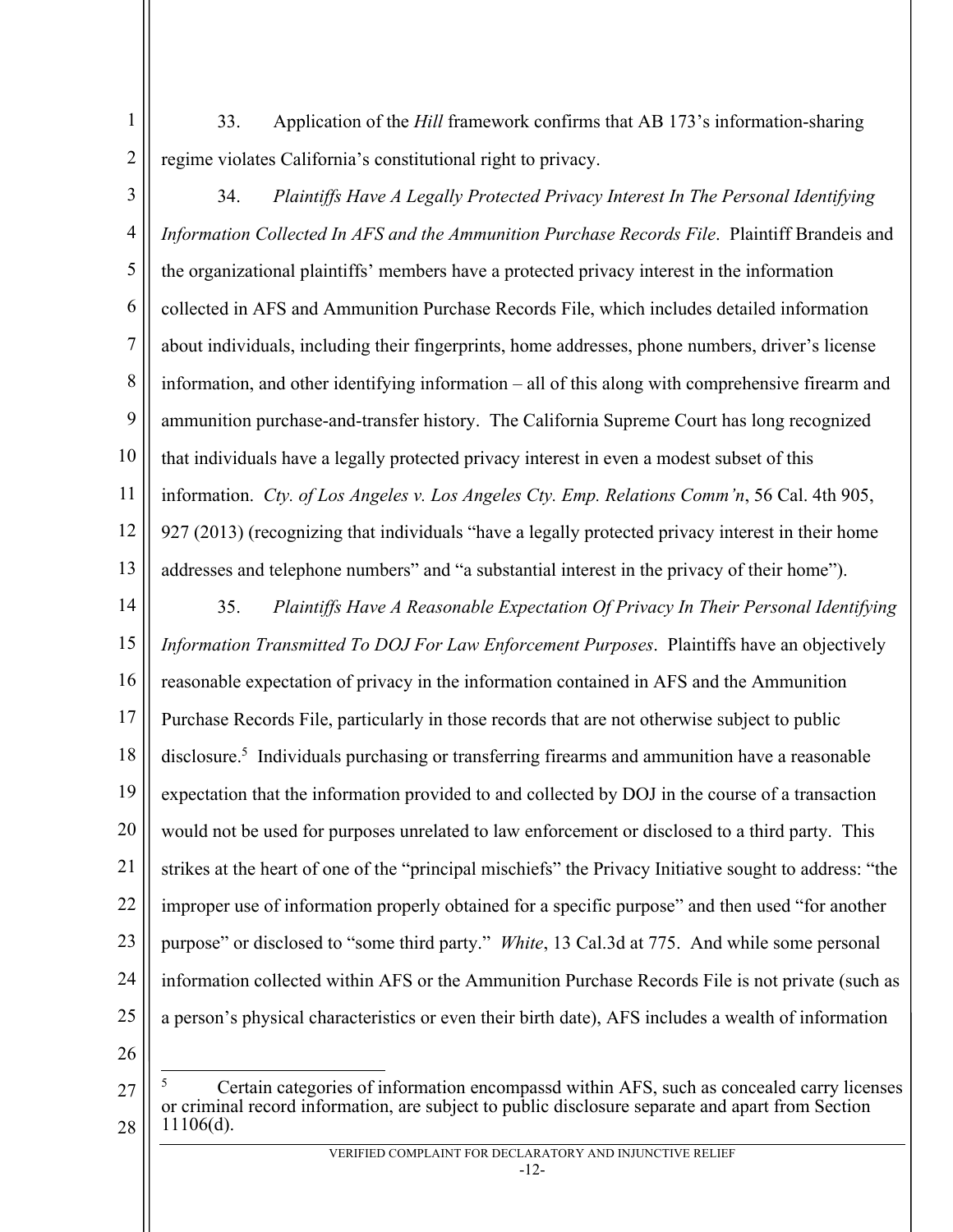1 2 3 4 5 6 that most Californians undoubtedly consider highly personal (like fingerprints, home addresses, and driver's license numbers). But AFS goes beyond just capturing a snapshot of such personal information, it represents a compilation of information over time: An individual's AFS record contains their entire history of firearm and ammunition transactions – so disclosure also reveals the subject's past addresses and, to a certain extent, their associations (by showing the personal information of every person who engaged in a firearm or ammunition transaction with the subject).

7 8 9 10 11 12 13 36. Plaintiffs' expectation of privacy is confirmed by the longstanding statutory restriction limiting DOJ's disclosure of AFS information except for intragovernmental information-sharing to further civil and criminal law enforcement purposes. *See* paragraph 22, *supra*. This expectation was reaffirmed by the voters' enactment of Proposition 63 in 2016, which explicitly provided that personal information collected by DOJ for ammunition transactions "shall remain confidential and may be used by [DOJ and other law enforcement agencies] only for law enforcement purposes." Penal Code § 30352(b)(2).

14 15 16 17 18 19 20 21 22 23 24 25 26 27 37. *Sharing Personal Identifying Information In AFS and the Ammunition Purchase Records File Is A Serious Invasion Of Plaintiffs' Privacy*. AB 173 mandates a serious privacy invasion. At a minimum, the data being transferred is going to be actively used, mined, and manipulated for so-called research and statistical purposes. Strangers at the Center – and other "bona fide" researchers – will now know intimate details about millions of law-abiding Californians who were given no advance notice that their personal information would be shared and had no opportunity to opt out of the disclosure. Indeed, the California Supreme Court has held that the mere disclosure of contact information is sufficiently "serious" to support a constitutional claim because it could lead to unwanted contact from a third party. *Cty. of Los Angeles*, 56 Cal.4th at 929–30. The same prospect exists here, as contacting individuals is entirely consistent with the broad statutory mandate of "research" – all the more so considering the legislative history's statements that the ultimate goal here is to support studies into the "prevention of violence." 38. In fact, the history of a companion bill to AB 173 confirms that the bill's sponsor (the Brady Campaign) and affiliated researchers consider individual-level information to be a key

28 element in "preventing" firearm violence. In supporting Assembly Bill 1237, Brady dismissed

VERIFIED COMPLAINT FOR DECLARATORY AND INJUNCTIVE RELIEF

-13-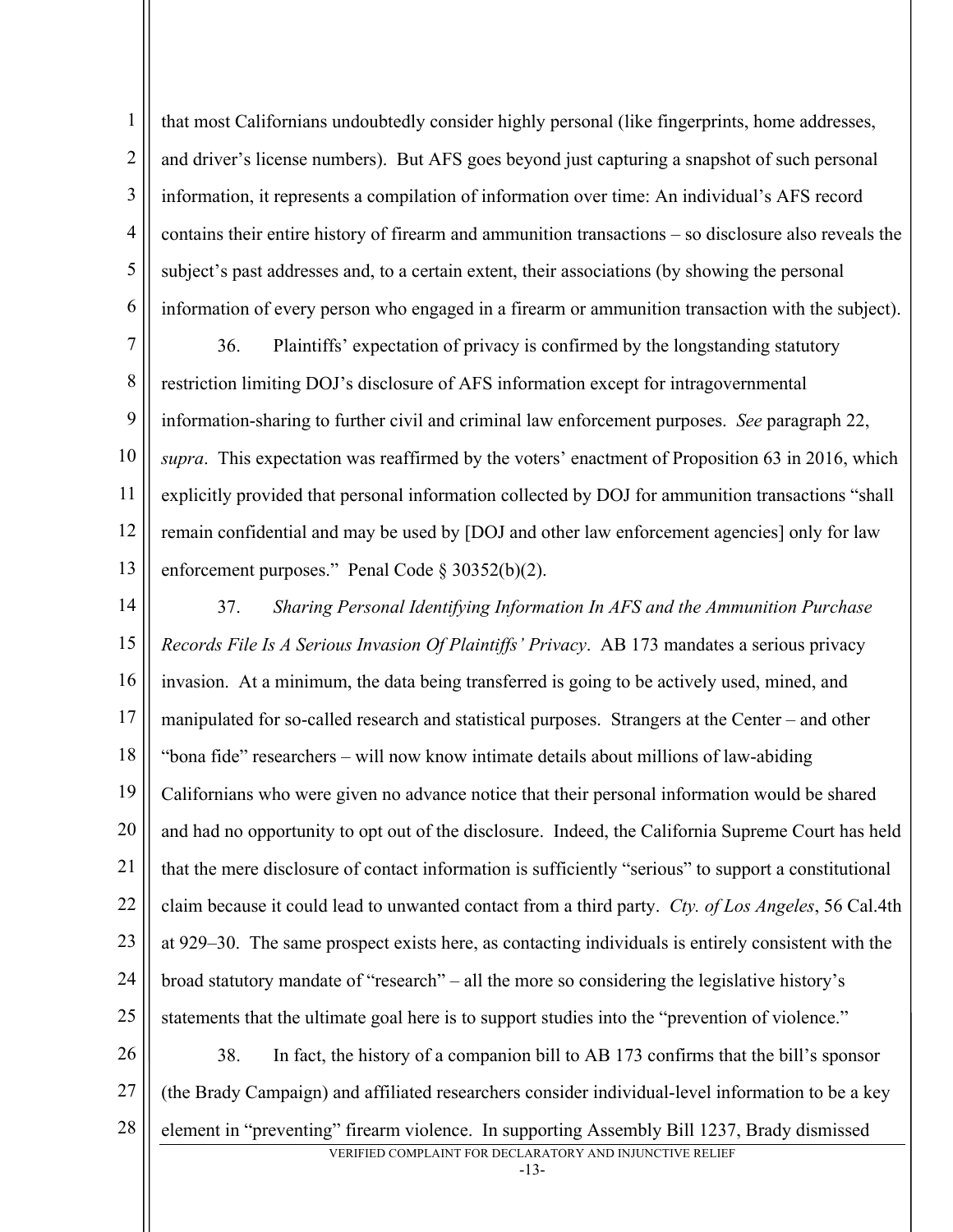1 2 3 4 5 6 7 8 opponents' privacy concerns by stating they "betray[] a fundamental lack of understanding of what constitutes rigorous science," and went on to argue that "[w]e lower suicide rates in the population . . . by preventing one suicide at a time." Assem. Bill No. 1237 (Reg. Sess. 2021–2022), *Response to Background Information Request* at p. 4, Assembly Committee on Privacy and Consumer Protection. Claiming that personally identifying information is necessary to *prevent* suicide or firearm violence at the individual level only makes sense if the researchers intend to use personal information to contact individuals and violate the privacy of their home by prying into their personal affairs.

9 10 11 39. *AB 173's Information-Sharing Regime Does Not Survive The Interest-Balancing Inquiry*. Balancing the government's research interest against the intrusion on Plaintiffs' privacy demonstrates that Penal Code sections 11106(d) and 30352(b)(2) are unconstitutional.

12 13 14 15 16 17 18 19 20 21 22 23 24 40. First, there is an insufficient fit between the government's interest in researching firearm violence and the disclosure of personal identifying information in AFS and the Ammunition Purchase Record File. DOJ collects and compiles the information in AFS and the ammunition database for use in criminal or civil investigations. *See* Penal Code § 11106(a)(1) (directing the Attorney General to compile AFS information "to assist in the investigation of crime, the prosecution of civil actions . . . , the arrest and prosecution of criminals, and the recovery of lost, stolen, or found property"); Penal Code § 30352(b)(1) (providing generally that the ammunition records database "shall remain confidential" and "may be used . . . "only for law enforcement purposes"). AB 173 requires DOJ to share this information for another purpose (research) and directs DOJ to share it with third parties (the Center and other "bona fide" researchers). Disclosure of personal identifying information collected by the government for a limited and specific purpose with non-governmental actors is not necessary to achieve the government's interest in firearms research.

VERIFIED COMPLAINT FOR DECLARATORY AND INJUNCTIVE RELIEF 25 26 27 28 41. Second, the scope of a potential privacy violation is significant. AFS and the Ammunition Purchase Records File contain a vast amount of detailed personal identifying information that AB 173 requires DOJ to share with outside researchers. As Justices Liu and Kruger observed, when passing the privacy initiative, "[t]he voters were concerned that their

-14-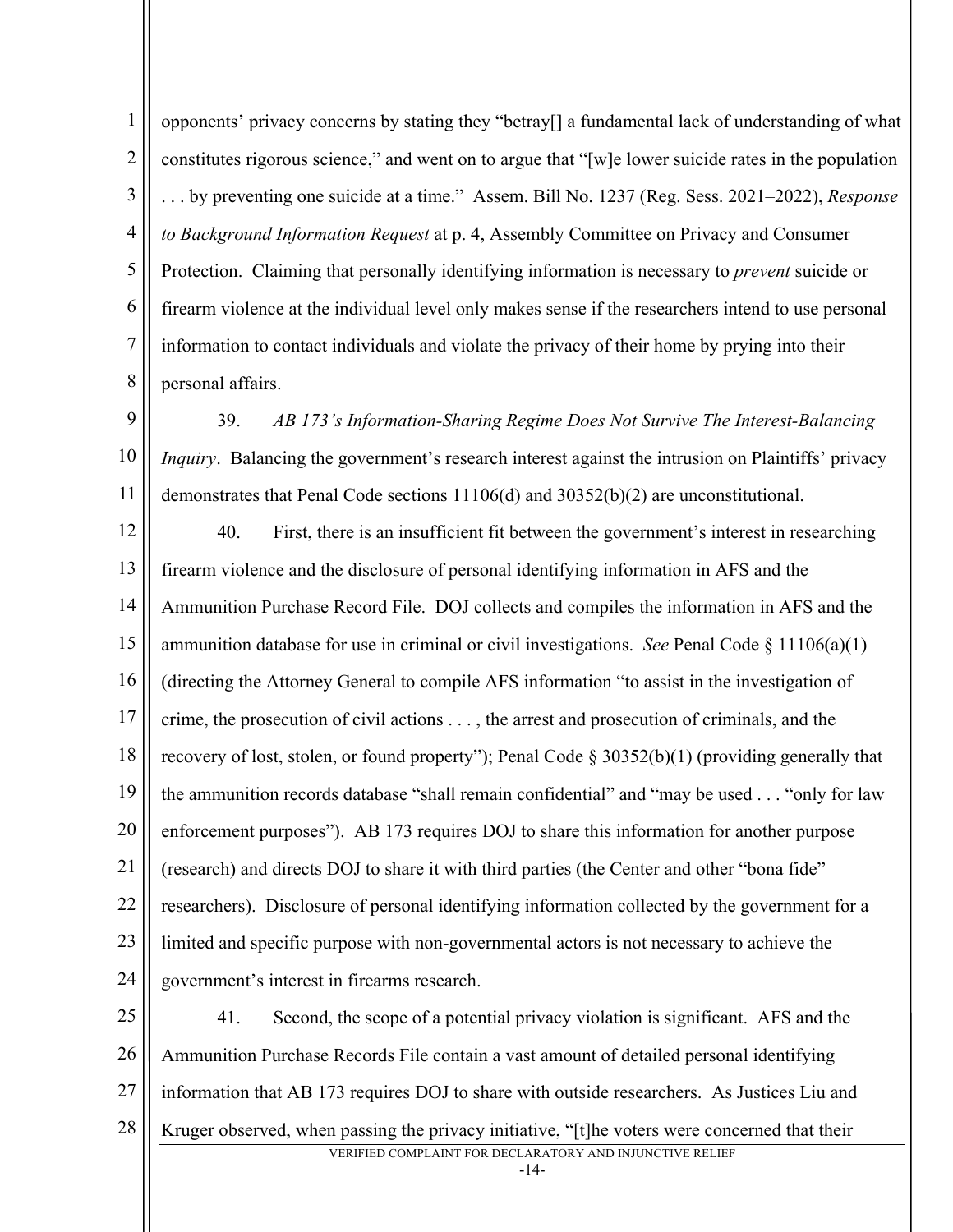privacy was violated whenever their personal information was used or accessed without reason," and "[t]his concern is even more pressing today because advances in data science have enabled sophisticated analyses of curated information as to a particular person." *Lewis*, 3 Cal.5th at 581– 82 (Liu, J., joined by Kruger, J., concurring). That is precisely the risk guaranteed by AB 173's information-sharing regime.

6 7 8 9 10 11 12 13 14 42. Third, the State has several equally effective and feasible alternatives to achieve its interests that have a lesser impact on Plaintiffs' privacy interests. First, it could restrict sharing of personal identifying information by requiring DOJ to implement protective procedures that anonymize or de-identify data shared with researchers. This could include, for example, assigning subject codes in lieu of sharing names, driver's license or identification card numbers, or other unique identifiers; and using higher-level geographic data (such as ZIP Codes or city- or countylevel data) in lieu of home addresses. And where eliminating personal identifying information is not feasible for a particular research project, individuals should be given notice of the request and provided with the opportunity to opt out of having their information shared with researchers.

15 16 43. In short, Penal Code sections 11106(d) and 30352(b) violate the right to privacy secured by the California Constitution.

17

1

2

3

4

5

#### **D. The Legislature Exceeded Its Authority By Amending Proposition 63.**

VERIFIED COMPLAINT FOR DECLARATORY AND INJUNCTIVE RELIEF 18 19 20 21 22 23 24 25 26 27 28 44. The California Constitution provides that "[t]he Legislature may amend or repeal an initiative statute by another statute that becomes effective only when approved by the electors unless the initiative statute permits amendment or repeal without the electors' approval." Cal. Const., art. II, § 10(c). Accordingly, "[t]he Legislature may not amend an initiative statute without subsequent voter approval unless the initiative permits such amendment, 'and then only upon whatever conditions the voters attached to the Legislature's amendatory powers.'" *People v. Super. Ct. (Pearson)*, 48 Cal.4th 564, 568 (2010) (citation omitted). "The evident purpose of limiting the Legislature's power to amend an initiative statute is to protect the people's initiative powers by precluding the Legislature from undoing what the people have done, without the electorate's consent." *Cty. of San Diego v. Comm'n on State Mandates*, 6 Cal.5th 196, 211 (2018) (internal quotation marks and citation omitted). Put simply, when voters impose limitations on the

-15-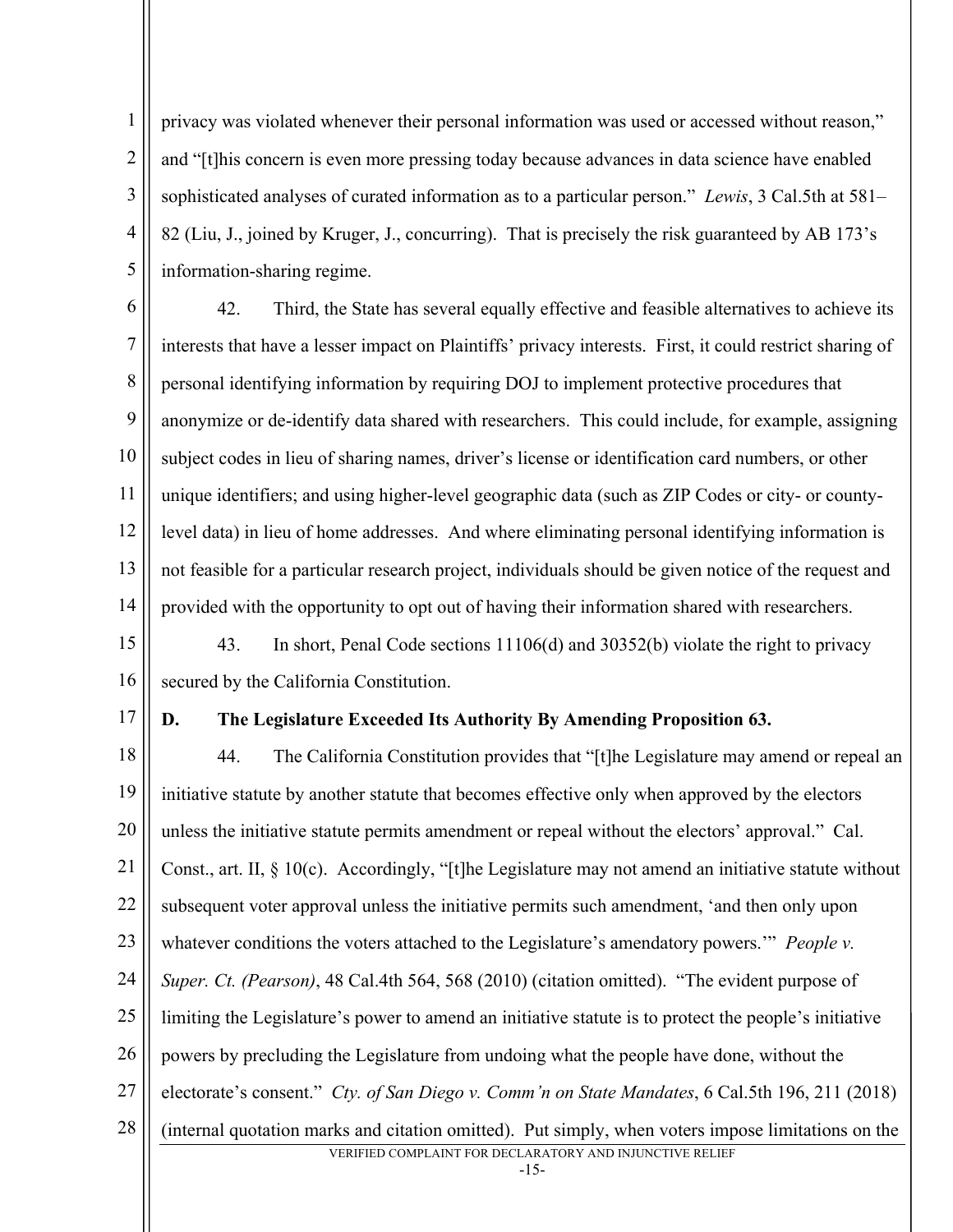legislature's power, those limits "must be strictly construed" and "must be given the effect the voters intended [that they] have." *Amwest Surety Ins. Co. v. Wilson*, 11 Cal.4th 1243, 1255–56 (1995).

4 5 6 7 8 9 45. In 2016, California voters passed Proposition 63, which, among other things, established established a background-check requirement for ammunition transactions and required DOJ to maintain a registry of ammunition transactions. The initiative placed strict limits on the use and disclosure of personal information in the course of ammunition transactions: it "*shall* remain confidential and may be used by [DOJ and other law enforcement agencies] *only* for law enforcement purposes." Penal Code § 30352(b) (emphasis added).

10 11 12 13 14 46. The voters explicitly restricted the Legislature's authority to amend Proposition 63's provisions. In an uncodified amendment clause, the initiative provides that its provisions "may be amended by a vote of 55 percent of the members of each house of the Legislature and signed by the Governor so long as such amendments are consistent with and further the intent of th[e] Act." Voter Information Guide, Gen. Elec. (Nov. 8, 2016), text of Prop. 63, § 13, p. 178.

15 16 17 18 19 20 21 47. Through AB 173, the Legislature exceeded its power by eviscerating Proposition 63's voter-mandated privacy restrictions and amending the statute to make personal information in the Ammunition Purchase Records File available to researchers on the same terms as AFS data. *See* Penal Code § 30352(b)(2). AB 173's requirement that this data be shared with researchers to study the "nature" and "consequences" of firearm violance is not "consistent with," nor does it further the purpose of, Proposition 63's requirement that ammunition background check data "remain confidential" for use by law enforcement "only for law enforcement purposes."

22 23 48. AB 173's modification of Section 30352 was inconsistent with Proposition 63 and is therefore invalid.

24

1

2

3

### **E. AB 173 Violates The Second Amendment.**

25 26 27 28 49. The Second Amendment provides: "A well regulated Militia, being necessary to the security of a free State, the right of the people to keep and bear Arms, shall not be infringed." U.S. Const. amend. II. The Second Amendment "protects a personal right to keep and bear arms for lawful purposes, most notably for self-defense within the home." *McDonald v. City of Chicago*,

VERIFIED COMPLAINT FOR DECLARATORY AND INJUNCTIVE RELIEF

-16-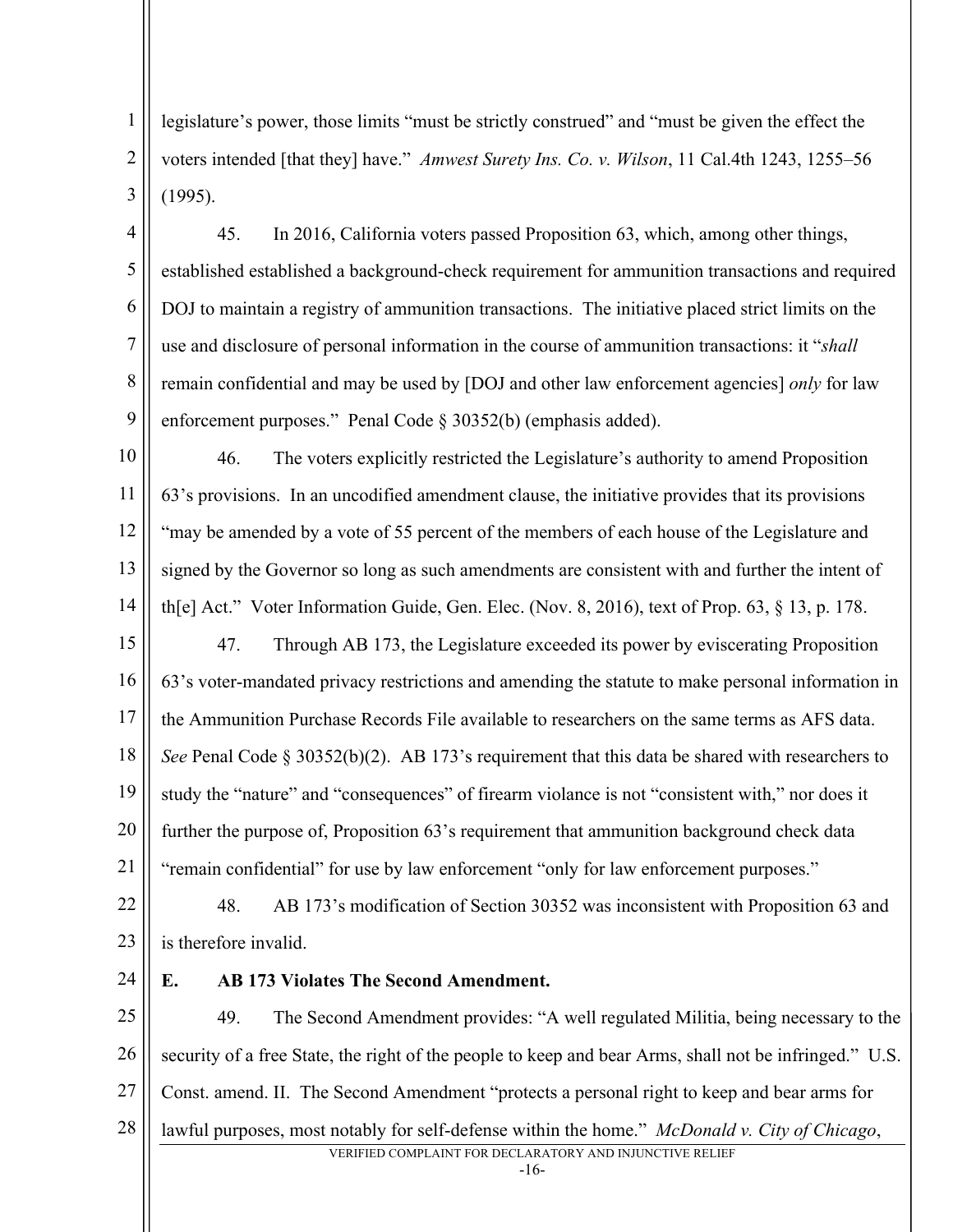| č |  |
|---|--|

561 U.S. 742, 780 (2010). The Second Amendment "is fully applicable to the States." *Id.* at 750.

3 4 5 6 7 50. In order to secure "the core right to possess a firearm for self-defense," the Second Amendment's protections extend to "necessary," "ancillary rights," including the right to acquire firearms. *Teixeira v. Cty. of Alameda*, 873 F.3d 670, 677–78 (9th Cir. 2017). After all, "the core Second Amendment right to keep and bear arms for self-defense 'wouldn't mean much' without the ability to acquire arms." *Id.* at 677 (quoting *Ezell v. City of Chicago*, 651 F.3d 684, 704 (7th Cir. 2011)).

8 9 10 51. AB 173 unconstitutionally burdens Plaintiffs' Second Amendment rights: By forcing citizens to sacrifice one constitutional right (privacy) in order to exercise another (the right to keep and bear arms), AB 173 is unconstitutional.

\* \* \*

11

12 13 14 15 16 17 18 52. An actual and judicially cognizable controversy exists between Plaintiffs and Defendant regarding whether the sharing of personal identifying information in AFS pursuant to Penal Code section 11106(d) and in the Ammunition Purchase Records File pursuant to Penal Code  $\S 30352(b)(2)$  violates the right to privacy secured by article I, section 1 of the California Constitution, and whether it violates the Second Amendment to the United States Constitution. Plaintiffs desire a judicial declaration of their rights and Defendant's duties regarding the constitutionality of Penal Code sections 11106(d) and 30352(b)(2).

19 20 21 53. A further actual and judicially cognizable controversy exists between Plaintiffs and Defendant regarding whether AB 173's amendment of Penal Code section 30352 is a valid amendment of Proposition 63.

VERIFIED COMPLAINT FOR DECLARATORY AND INJUNCTIVE RELIEF 22 23 24 25 26 27 28 54. Plaintiffs are entitled to injunctive relief necessary to preserve their rights, including, but not limited to, an injunction directing Defendant to (1) cease providing any personal identifying information from AFS or the Ammunition Purchase Records File to the California Firearm Violence Research Center or any other research institution pursuant to Penal Code § 11106(d) or Penal Code section 30352(b)(2); (2) identify all information that it has shared with the California Firearm Violence Research Center or any other research institution pursuant to Penal Code § 11106(d) or Penal Code section 30352(b)(2); (3) identify all parties that it has shared

-17-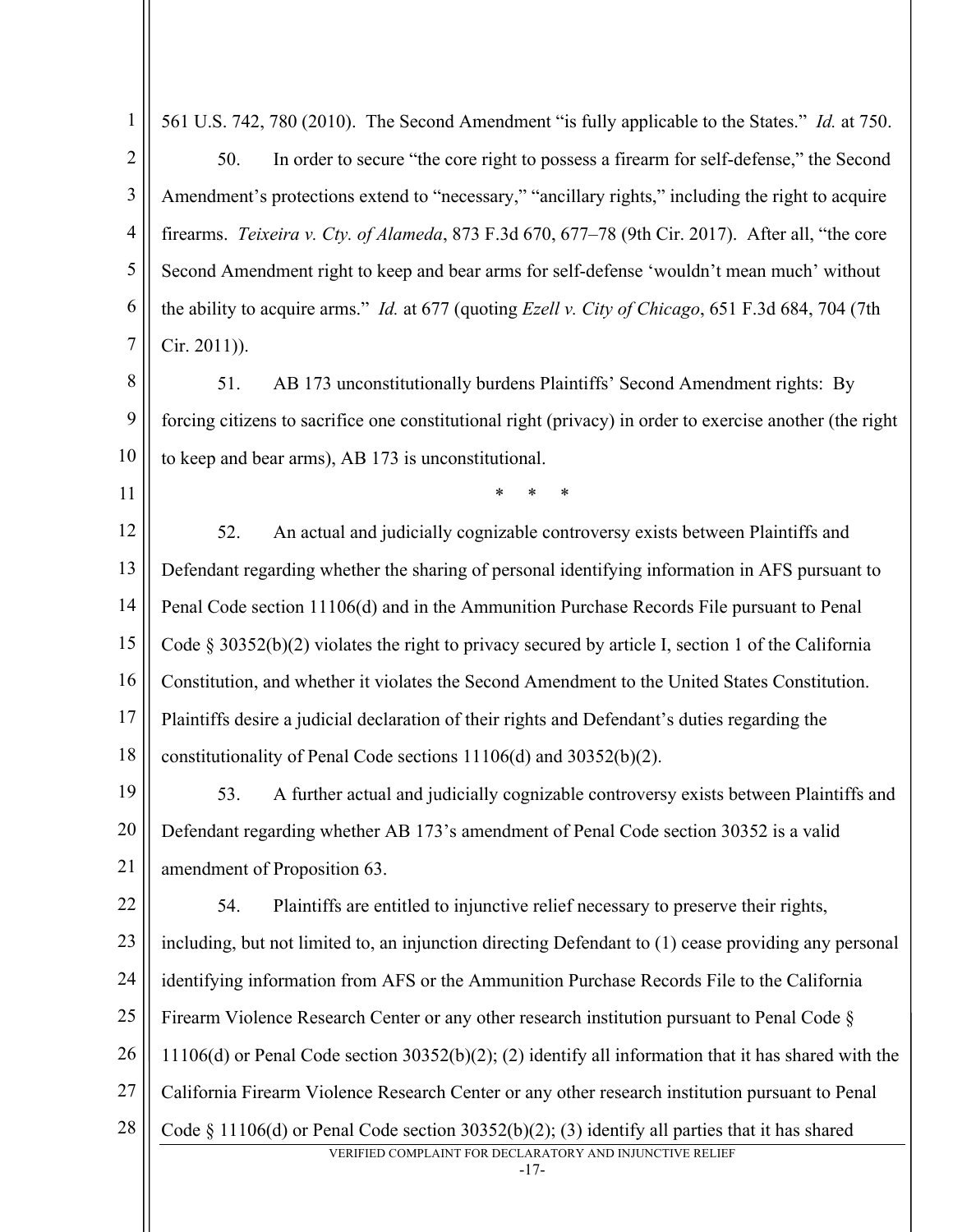| $\mathbf{1}$   | information with pursuant to Penal Code $\S 11106(d)$ or Penal Code section 30352(b)(2); and (4)      |
|----------------|-------------------------------------------------------------------------------------------------------|
| $\overline{2}$ | direct the California Firearm Violence Research Center and any other research institution that has    |
| 3              | received personal identifying information in AFS or the Ammunition Purchase Records File              |
| $\overline{4}$ | pursuant to Penal Code $\S 11106(d)$ or Penal Code section 30352(b)(2) to destroy all such            |
| 5              | information in their possession, custody, or control.                                                 |
| 6              | <b>CLAIMS FOR RELIEF</b>                                                                              |
| 7              | <b>FIRST CAUSE OF ACTION</b>                                                                          |
| 8              | <b>Declaratory Relief</b>                                                                             |
| 9              | Violation of Cal. Const., art. I, § 1 (Right to Privacy)                                              |
| 10             | 55.<br>Plaintiffs incorporate here by reference paragraphs 1 through 54, <i>supra</i> , as if fully   |
| 11             | set forth herein.                                                                                     |
| 12             | For the reasons set forth above, the sharing of Plaintiff Brandeis' personal<br>56.                   |
| 13             | identifying information, and the personal identifying information of the organizational Plaintiffs'   |
| 14             | members, in AFS pursuant to Penal Code section 11106(d) and the Ammunition Purchase Records           |
| 15             | File pursuant to Penal Code section $30352(b)(2)$ violates the right to privacy secured by article I, |
| 16             | section 1 of the California Constitution.                                                             |
| 17             | <b>SECOND CAUSE OF ACTION</b>                                                                         |
| 18             | <b>Declaratory Relief</b>                                                                             |
| 19             | Violation of Cal. Const., art. II, § 10 (Invalid Amendment to Voter Initiative)                       |
| 20             | 57.<br>Plaintiffs incorporate here by reference paragraphs 1 through 54, <i>supra</i> , as if fully   |
| 21             | set forth herein.                                                                                     |
| 22             | 58.<br>For the reasons set forth above, the Legislature's amendment of Penal Code section             |
| 23             | 30352 is inconsistent with Proposition 63's requirement that personal information provided in the     |
| 24             | ammunition background check remain confidential absent a use by law enforcement for law               |
| 25             | enforcement purposes, and is therefore invalid.                                                       |
| 26             | $\sqrt{}$                                                                                             |
| 27             |                                                                                                       |
| 28             |                                                                                                       |
|                | VERIFIED COMPLAINT FOR DECLARATORY AND INJUNCTIVE RELIEF<br>$-18-$                                    |
|                |                                                                                                       |
|                |                                                                                                       |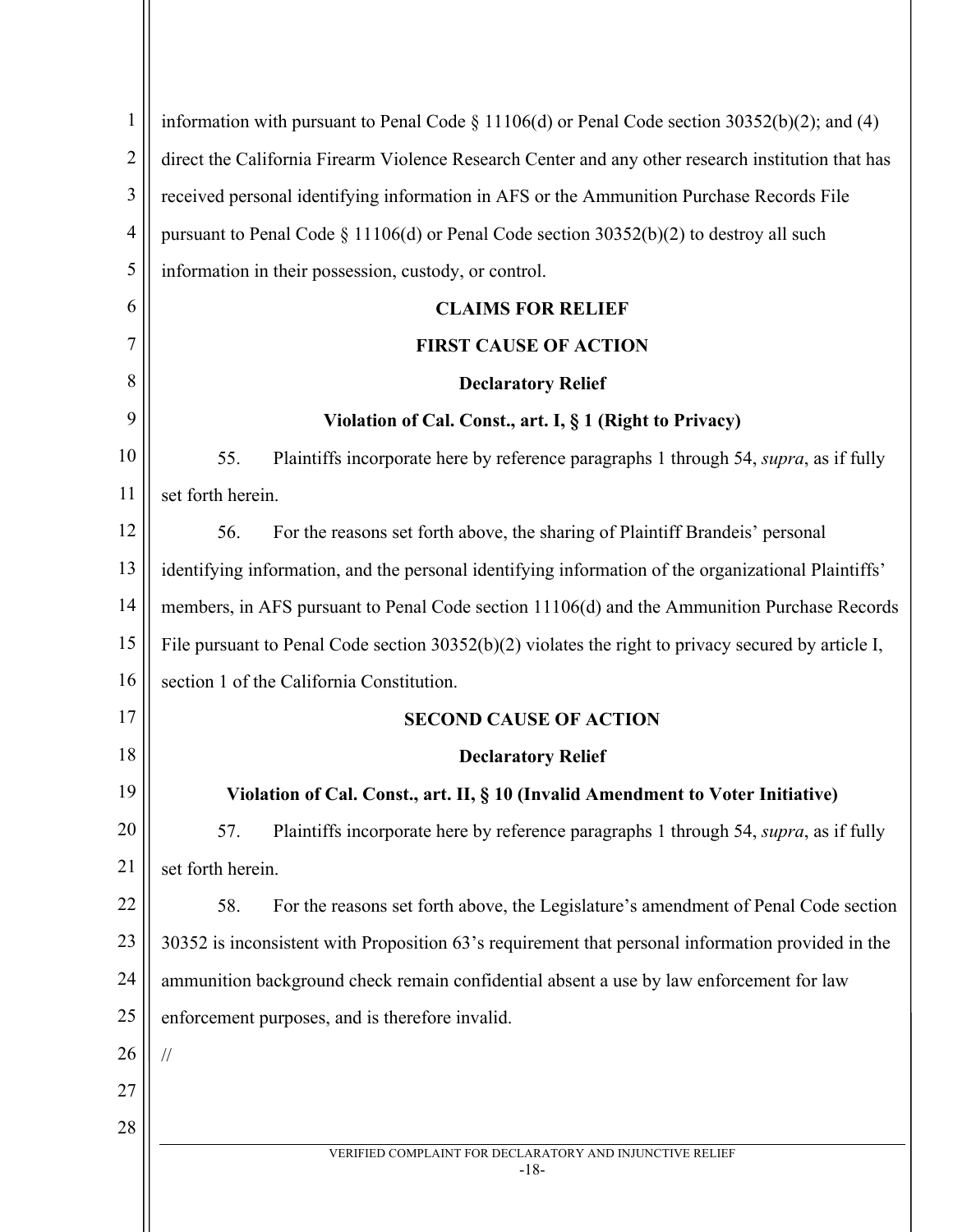| 1              | <b>THIRD CAUSE OF ACTION</b>                                                                          |
|----------------|-------------------------------------------------------------------------------------------------------|
| 2              | 42 U.S.C. § 1983                                                                                      |
| 3              | Violation of U.S. Const., amend. II (Right to Keep and Bear Arms)                                     |
| $\overline{4}$ | 59.<br>Plaintiffs incorporate here by reference paragraphs 1 through 54, <i>supra</i> , as if fully   |
| 5              | set forth herein.                                                                                     |
| 6              | 60.<br>For the reasons set forth above, the sharing of Plaintiff Brandeis' personal                   |
| 7              | identifying information, and the personal identifying information of the organizational Plaintiffs'   |
| 8              | members, in AFS pursuant to Penal Code section 11106(d) and the Ammunition Purchase Records           |
| 9              | File pursuant to Penal Code section $30352(b)(2)$ violates the right to keep and bear arms secured    |
| 10             | by the Second Amendment to the United States Constitution.                                            |
| 11             | Furthermore, by forcing citizens to sacrifice one constitutional right (privacy) in<br>61.            |
| 12             | order to exercise another (the right to keep and bear arms), AB 173 is unconstitutional.              |
| 13             | <b>PRAYER FOR RELIEF</b>                                                                              |
| 14             | Wherefore, Plaintiffs pray for judgment as follows:                                                   |
| 15             | For a declaratory judgment stating that sharing Plaintiff Brandeis' personal<br>1.                    |
| 16             | identifying information, and the personal identifying information of the organizational Plaintiffs'   |
| 17             | members, in AFS pursuant to Penal Code section 11106(d) and the Ammunition Purchase Records           |
| 18             | File pursuant to Penal Code section $30352(b)(2)$ violates the right to privacy secured by article I, |
| 19             | section 1 of the California Constitution.                                                             |
| 20             | For a declaratory judgment stating that the Legislature's amendment of Penal Code<br>2.               |
| 21             | section 30352 is inconsistent with Proposition 63 and is therefore invalid.                           |
| 22             | For a declaratory judgment stating that sharing Plaintiff Brandeis' personal<br>3.                    |
| 23             | identifying information, and the personal identifying information of the organizational Plaintiffs'   |
| 24             | members, in AFS pursuant to Penal Code section 11106(d) and the Ammunition Purchase Records           |
| 25             | File pursuant to Penal Code section $30352(b)(2)$ violates the right to keep and bear arms secured    |
| 26             | by the Second Amendment to the United States Constitution.                                            |
| 27             | For injunctive relief necessary to preserve the rights of Plaintiff Brandeis and the<br>4.            |
| 28             | organizational Plaintiffs' members, including, but not limited to, an injunction directing Defendant  |
|                | VERIFIED COMPLAINT FOR DECLARATORY AND INJUNCTIVE RELIEF<br>$-19-$                                    |
|                |                                                                                                       |
|                |                                                                                                       |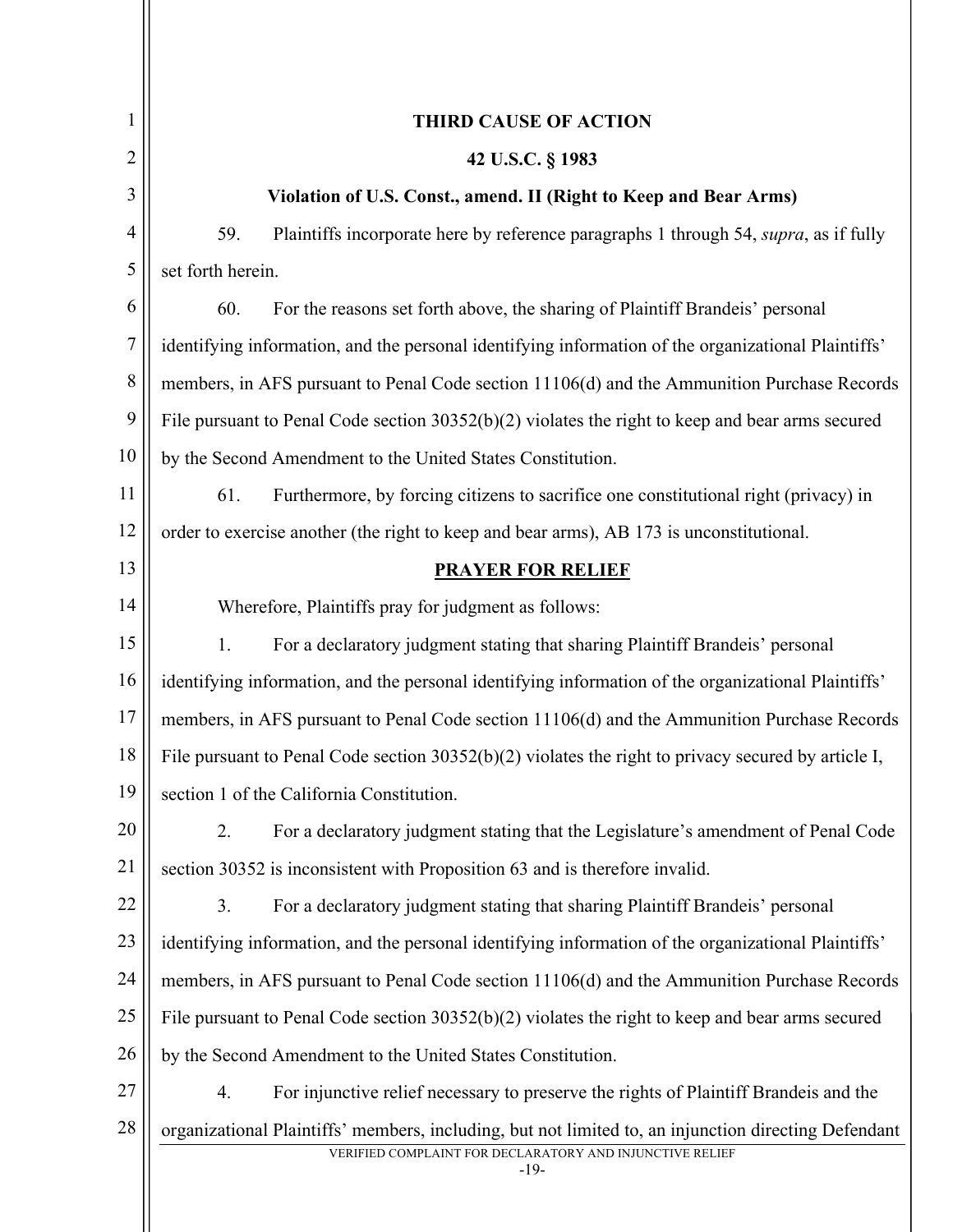| $\mathbf{1}$   | to (1) cease providing any personal identifying information from AFS or the Ammunition              |
|----------------|-----------------------------------------------------------------------------------------------------|
| $\overline{c}$ | Purchase Records File to the California Firearm Violence Research Center or any other research      |
| 3              | institution pursuant to Penal Code § 11106(d) or Penal Code section 30352(b)(2); (2) identify all   |
| 4              | information that it has shared with the California Firearm Violence Research Center or any other    |
| 5              | research institution pursuant to Penal Code § 11106(d) or Penal Code section $30352(b)(2)$ ; (3)    |
| 6              | identify all parties that it has shared information with pursuant to Penal Code § 11106(d) or Penal |
| $\overline{7}$ | Code section 30352(b)(2); and (4) direct the California Firearm Violence Research Center and any    |
| 8              | other research institution that has received personal identifying information in AFS or the         |
| 9              | Ammunition Purchase Records File pursuant to Penal Code § 11106(d) or Penal Code section            |
| 10             | 30352(b)(2) to destroy all such information in their possession, custody, or control.               |
| 11             | 5.<br>For all other injunctive relief necessary to preserve Plaintiff Brandeis' and the             |
| 12             | organizational Plaintiffs' members' right to privacy under the California Constitution.             |
| 13             | 6.<br>For all other injunctive relief necessary to preserve Plaintiff Brandeis' and the             |
| 14             | organizational Plaintiffs' members' right to keep and bear arms under the United States             |
| 15             | Constitution.                                                                                       |
| 16             | 7.<br>For costs of suit, including reasonable attorney's fees available pursuant to                 |
| 17             | applicable law.                                                                                     |
| 18             | 8.<br>For other appropriate relief.                                                                 |
| 19             | Dated: January 28, 2022<br>BENBROOK LAW GROUP, PC                                                   |
| 20             |                                                                                                     |
| 21             | <b>By</b>                                                                                           |
| 22             | BENBROOK<br><b>Attorneys for Plaintiffs</b>                                                         |
| 23             |                                                                                                     |
| 24             |                                                                                                     |
| 25             |                                                                                                     |
| 26             |                                                                                                     |
| 27             |                                                                                                     |
| 28             |                                                                                                     |
|                | VERIFIED COMPLAINT FOR DECLARATORY AND INJUNCTIVE RELIEF<br>$-20-$                                  |
|                |                                                                                                     |

 $\mathsf{I}$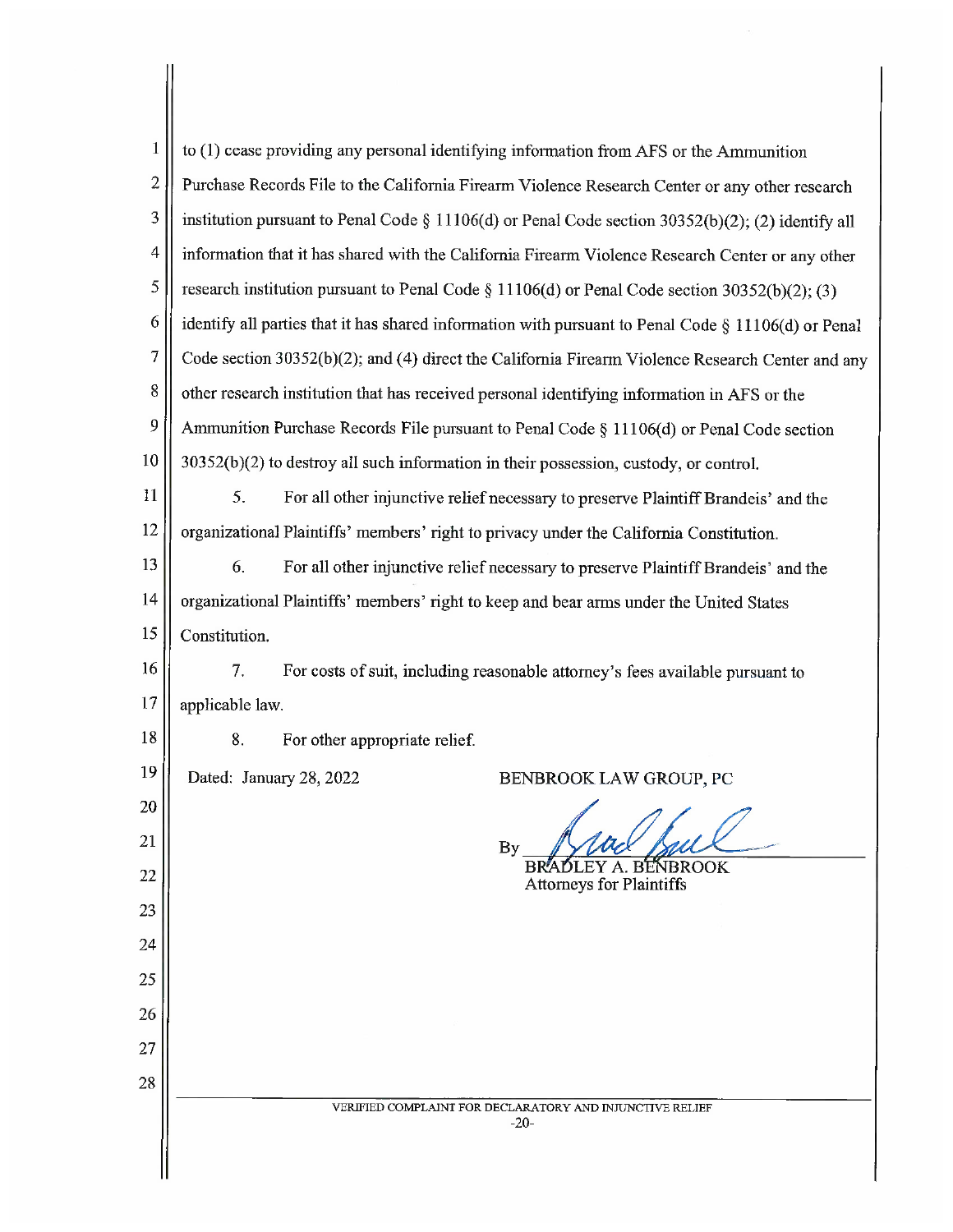| $\mathbf{1}$   | <b>VERIFICATION</b>                                                                                  |
|----------------|------------------------------------------------------------------------------------------------------|
| $\overline{2}$ | I, Doe Brandeis, declare:                                                                            |
| 3              | I have read the foregoing Verified Petition for Writ of Mandate and Complaint of                     |
| $\overline{4}$ | Declaratory, Injunctive, or Other Relief and know the contents thereof. I am a party to this action. |
| 5              | The factual matters concerning my experience stated in the foregoing at Paragraph 9 are true of my   |
| 6              | own knowledge. The remaining matters are stated on information and belief, and, as to those          |
| 7              | matters, I believe them to be true.                                                                  |
| 8              | Executed January 28, 2022.                                                                           |
| 9              | I declare under penalty of perjury under the laws of the State of California and the United          |
| 10             | States that the foregoing is true and correct.                                                       |
| 11             |                                                                                                      |
| 12             | s/ Doe Brandeis                                                                                      |
| 13             | Doe Brandeis                                                                                         |
| 14             |                                                                                                      |
| 15             |                                                                                                      |
| 16             |                                                                                                      |
| 17             |                                                                                                      |
| 18             |                                                                                                      |
| 19             |                                                                                                      |
| 20             |                                                                                                      |
| 21             |                                                                                                      |
| 22             |                                                                                                      |
| 23             |                                                                                                      |
| 24             |                                                                                                      |
| 25             |                                                                                                      |
| 26             |                                                                                                      |
| 27             |                                                                                                      |
| 28             |                                                                                                      |
|                | <b>VERIFICATION</b>                                                                                  |
|                |                                                                                                      |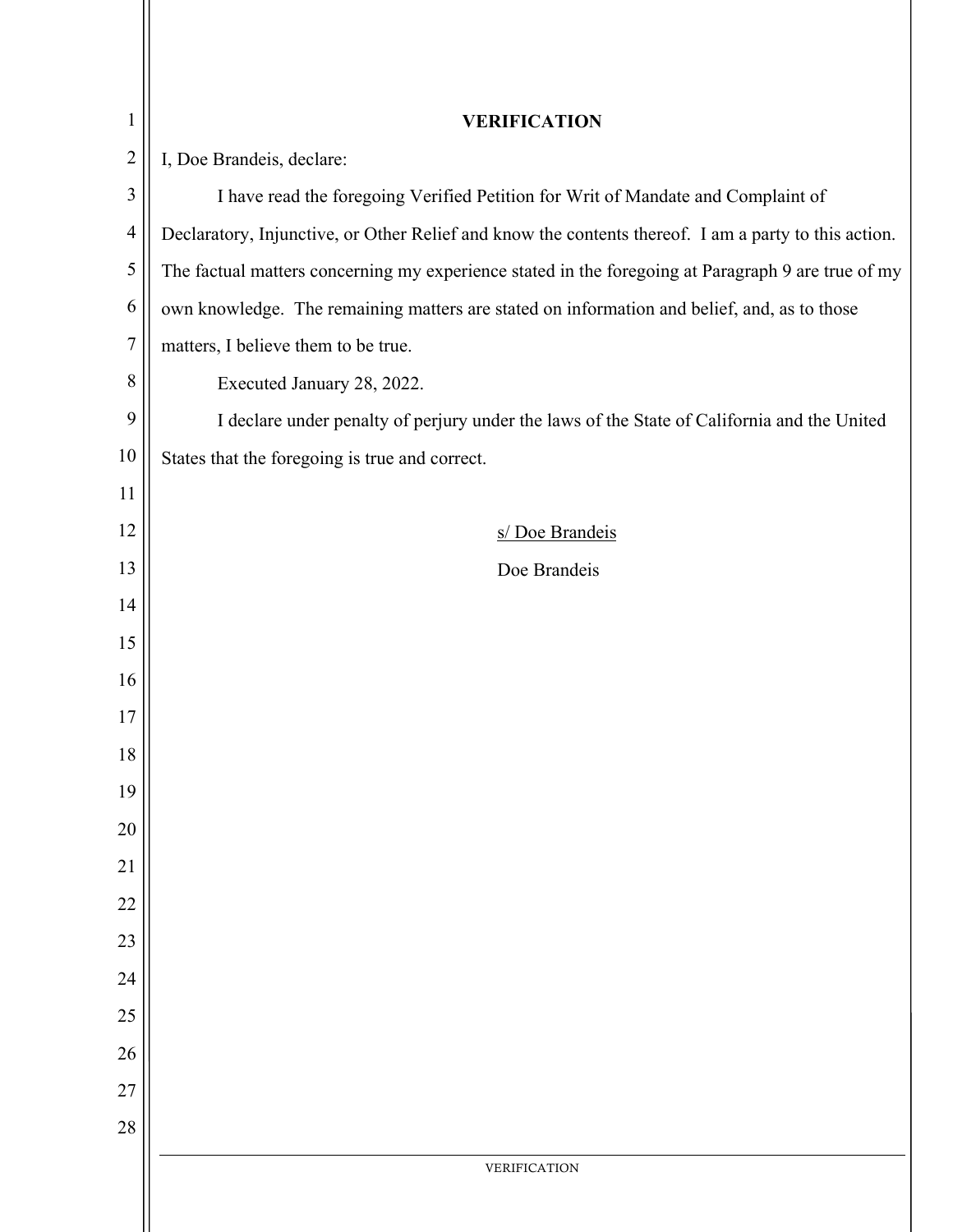| $\mathbf{1}$   | <b>VERIFICATION</b>                                                                               |
|----------------|---------------------------------------------------------------------------------------------------|
| $\overline{2}$ | I, Brandon Combs, declare:                                                                        |
| 3              | I am President of the Firearms Policy Coalition, and am authorized to make this                   |
| $\overline{4}$ | verification on its behalf. I have read the foregoing Verified Petition for Writ of Mandate and   |
| 5              | Complaint of Declaratory, Injunctive, or Other Relief and know the contents thereof. The factual  |
| 6              | matters set forth in Paragraphs 1–8, 10, and 16–61 are true and accurate based on the             |
| $\overline{7}$ | organization's experience. The remaining matters are stated on information and belief, and, as to |
| $8\,$          | those matters, I believe them to be true.                                                         |
| 9              | Executed January 28, 2022.                                                                        |
| 10             | I declare under penalty of perjury under the laws of the State of California and the United       |
| 11             | States that the foregoing is true and correct.                                                    |
| 12             | Firearms Policy Coalition                                                                         |
| 13             | B<br>6EA44FCA7E91413                                                                              |
| 14             | Brandon Combs, President                                                                          |
| 15             |                                                                                                   |
| 16             |                                                                                                   |
| 17             |                                                                                                   |
| 18             |                                                                                                   |
| 19             |                                                                                                   |
| 20             |                                                                                                   |
| 21             |                                                                                                   |
| 22             |                                                                                                   |
| 23             |                                                                                                   |
| 24             |                                                                                                   |
| 25             |                                                                                                   |
| 26<br>27       |                                                                                                   |
| 28             |                                                                                                   |
|                | VERIFICATION                                                                                      |
|                |                                                                                                   |
|                |                                                                                                   |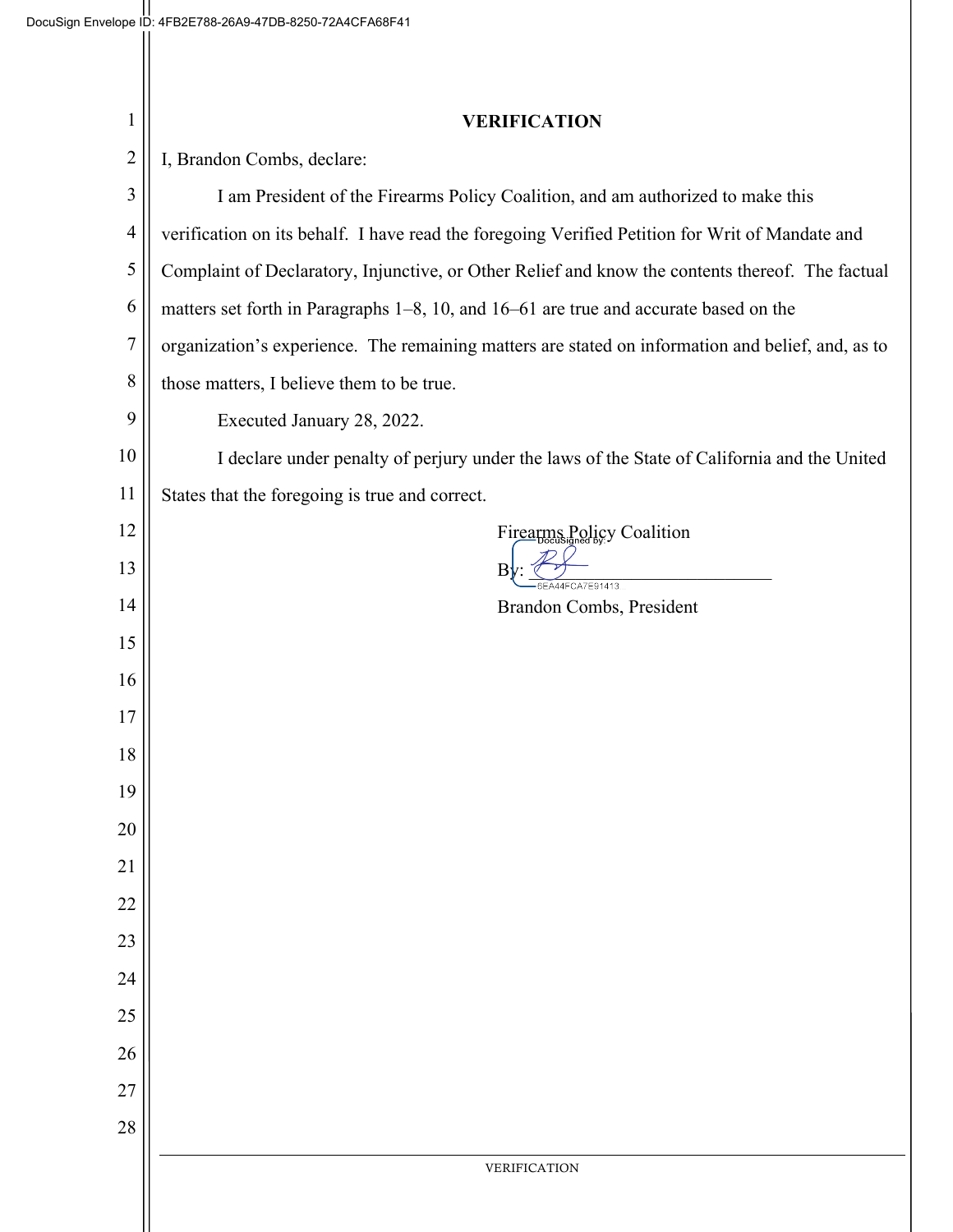| $\mathbf{1}$   | <b>VERIFICATION</b>                                                                                    |
|----------------|--------------------------------------------------------------------------------------------------------|
| $\overline{2}$ | I, Alan Gottlieb, declare:                                                                             |
| 3              | I am Executive Vice President of the Second Amendment Foundation, and am authorized                    |
| $\overline{4}$ | to make this verification on its behalf. I have read the foregoing Verified Petition for Writ of       |
| 5              | Mandate and Complaint of Declaratory, Injunctive, or Other Relief and know the contents thereof.       |
| 6              | The factual matters set forth in Paragraphs $1-8$ , 11, and $16-61$ are true and accurate based on the |
| 7              | organization's experience. The remaining matters are stated on information and belief, and, as to      |
| 8              | those matters, I believe them to be true.                                                              |
| 9              | Executed January 28, 2022.                                                                             |
| 10             | I declare under penalty of perjury under the laws of the State of California and the United            |
| 11             | States that the foregoing is true and correct.                                                         |
| 12             | Second Amendment Foundation                                                                            |
| 13             | By: Alan Gottlieb<br>32E1FBC053342E                                                                    |
| 14             | Alan Gottlieb, Executive Vice President                                                                |
| 15             |                                                                                                        |
| 16             |                                                                                                        |
| 17             |                                                                                                        |
| 18             |                                                                                                        |
| 19             |                                                                                                        |
| 20             |                                                                                                        |
| 21             |                                                                                                        |
| 22             |                                                                                                        |
| 23             |                                                                                                        |
| 24             |                                                                                                        |
| 25             |                                                                                                        |
| 26             |                                                                                                        |
| 27             |                                                                                                        |
| 28             |                                                                                                        |
|                | VERIFICATION                                                                                           |
|                |                                                                                                        |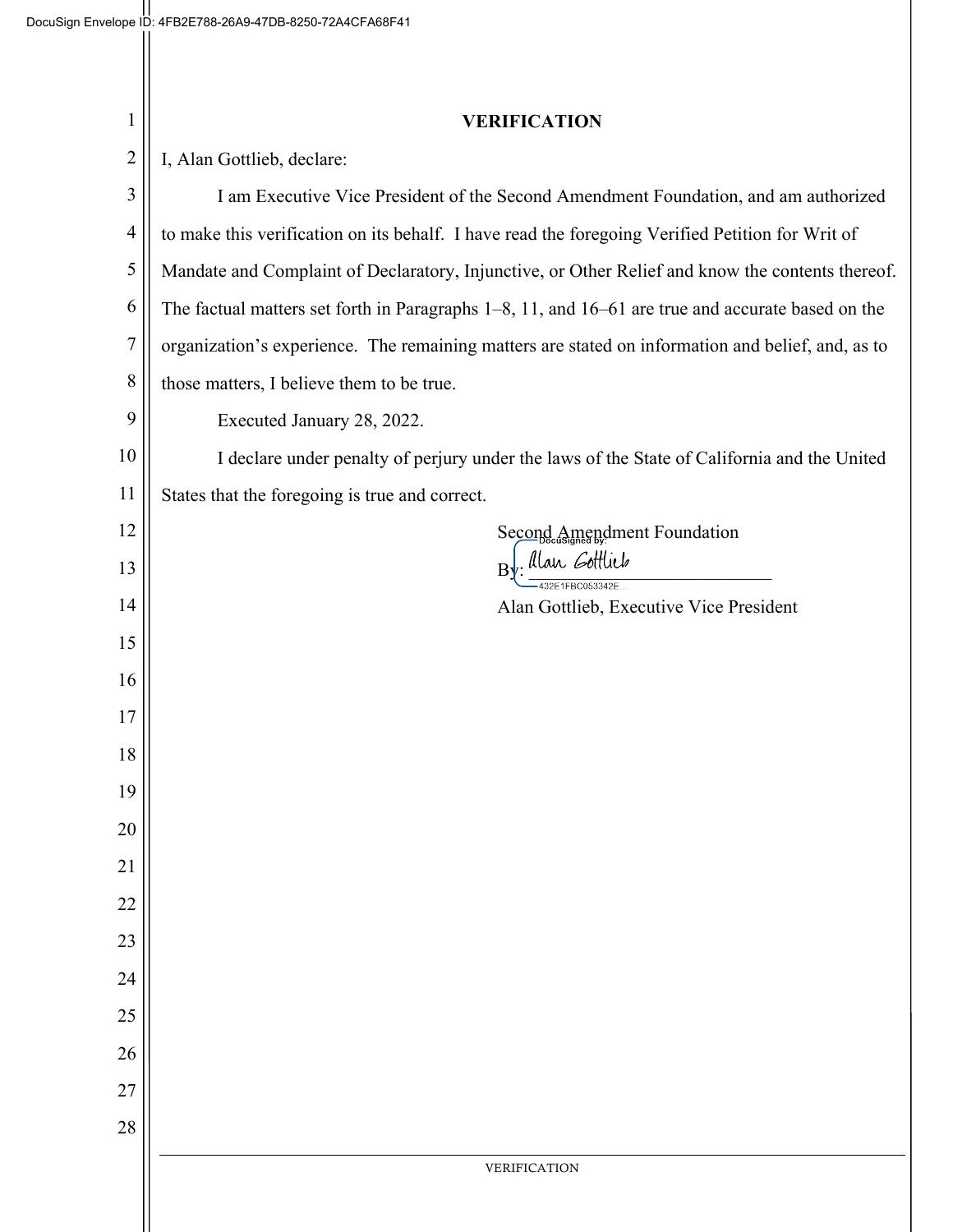| 1                | <b>VERIFICATION</b>                                                                                    |
|------------------|--------------------------------------------------------------------------------------------------------|
| $\overline{2}$   | I, Brandon Combs, declare:                                                                             |
| $\mathfrak{Z}$   | I am Executive Director of the California Gun Rights Foundation, and am authorized to                  |
| $\overline{4}$   | make this verification on its behalf. I have read the foregoing Verified Petition for Writ of          |
| 5                | Mandate and Complaint of Declaratory, Injunctive, or Other Relief and know the contents thereof.       |
| 6                | The factual matters set forth in Paragraphs $1-8$ , 12, and $16-61$ are true and accurate based on the |
| $\boldsymbol{7}$ | organization's experience. The remaining matters are stated on information and belief, and, as to      |
| 8                | those matters, I believe them to be true.                                                              |
| 9                | Executed January 28, 2022.                                                                             |
| 10               | I declare under penalty of perjury under the laws of the State of California and the United            |
| 11               | States that the foregoing is true and correct.                                                         |
| 12               | California <sub>s</sub> Gun, Rights Foundation                                                         |
| 13               | By<br>6EA44FCA7E91413                                                                                  |
| 14               | Brandon Combs, Executive Director                                                                      |
| 15               |                                                                                                        |
| 16               |                                                                                                        |
| 17               |                                                                                                        |
| 18               |                                                                                                        |
| 19               |                                                                                                        |
| 20               |                                                                                                        |
| 21               |                                                                                                        |
| 22               |                                                                                                        |
| 23               |                                                                                                        |
| 24               |                                                                                                        |
| 25               |                                                                                                        |
| 26               |                                                                                                        |
| 27               |                                                                                                        |
| 28               |                                                                                                        |
|                  | VERIFICATION                                                                                           |
|                  |                                                                                                        |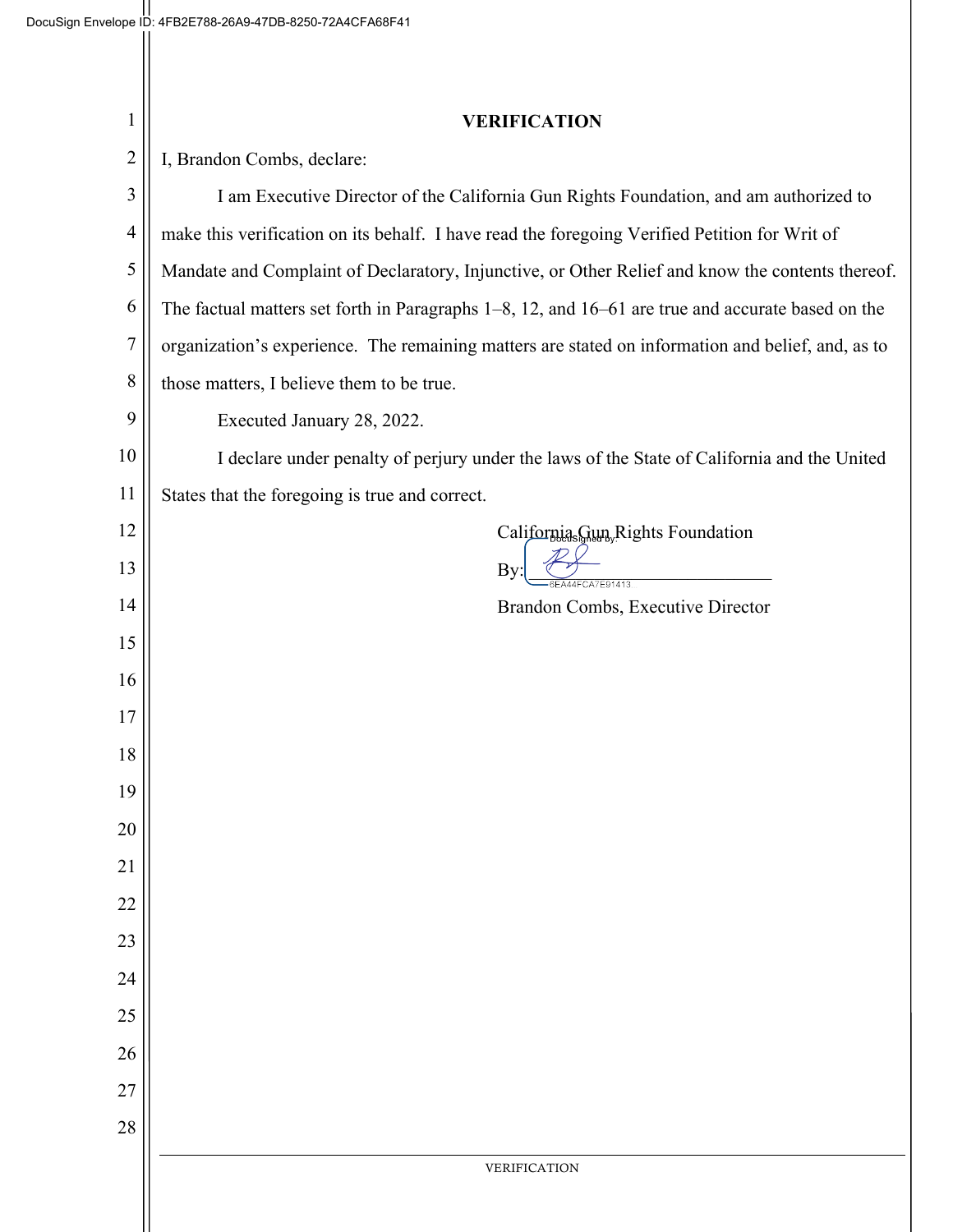| 1              | <b>VERIFICATION</b>                                                                                    |
|----------------|--------------------------------------------------------------------------------------------------------|
| $\overline{2}$ | I, Michael Schwartz, declare:                                                                          |
| $\mathfrak{Z}$ | I am an authorized agent of San Diego County Gun Owners PAC, and am authorized to                      |
| $\overline{4}$ | make this verification on its behalf. I have read the foregoing Verified Petition for Writ of          |
| 5              | Mandate and Complaint of Declaratory, Injunctive, or Other Relief and know the contents thereof.       |
| 6              | The factual matters set forth in Paragraphs $1-8$ , 13, and $16-61$ are true and accurate based on the |
| $\overline{7}$ | organization's experience. The remaining matters are stated on information and belief, and, as to      |
| 8              | those matters, I believe them to be true.                                                              |
| 9              | Executed January 28, 2022.                                                                             |
| 10             | I declare under penalty of perjury under the laws of the State of California and the United            |
| 11             | States that the foregoing is true and correct.                                                         |
| 12             | San Diego County Gun Owners PAC                                                                        |
| 13             | By                                                                                                     |
| 14             | Michael Schwartz                                                                                       |
| 15             |                                                                                                        |
| 16             |                                                                                                        |
| 17             |                                                                                                        |
| 18             |                                                                                                        |
| 19             |                                                                                                        |
| 20             |                                                                                                        |
| 21             |                                                                                                        |
| 22             |                                                                                                        |
| 23             |                                                                                                        |
| 24             |                                                                                                        |
| 25             |                                                                                                        |
| 26             |                                                                                                        |
| 27             |                                                                                                        |
| 28             |                                                                                                        |
|                | VERIFICATION                                                                                           |
|                |                                                                                                        |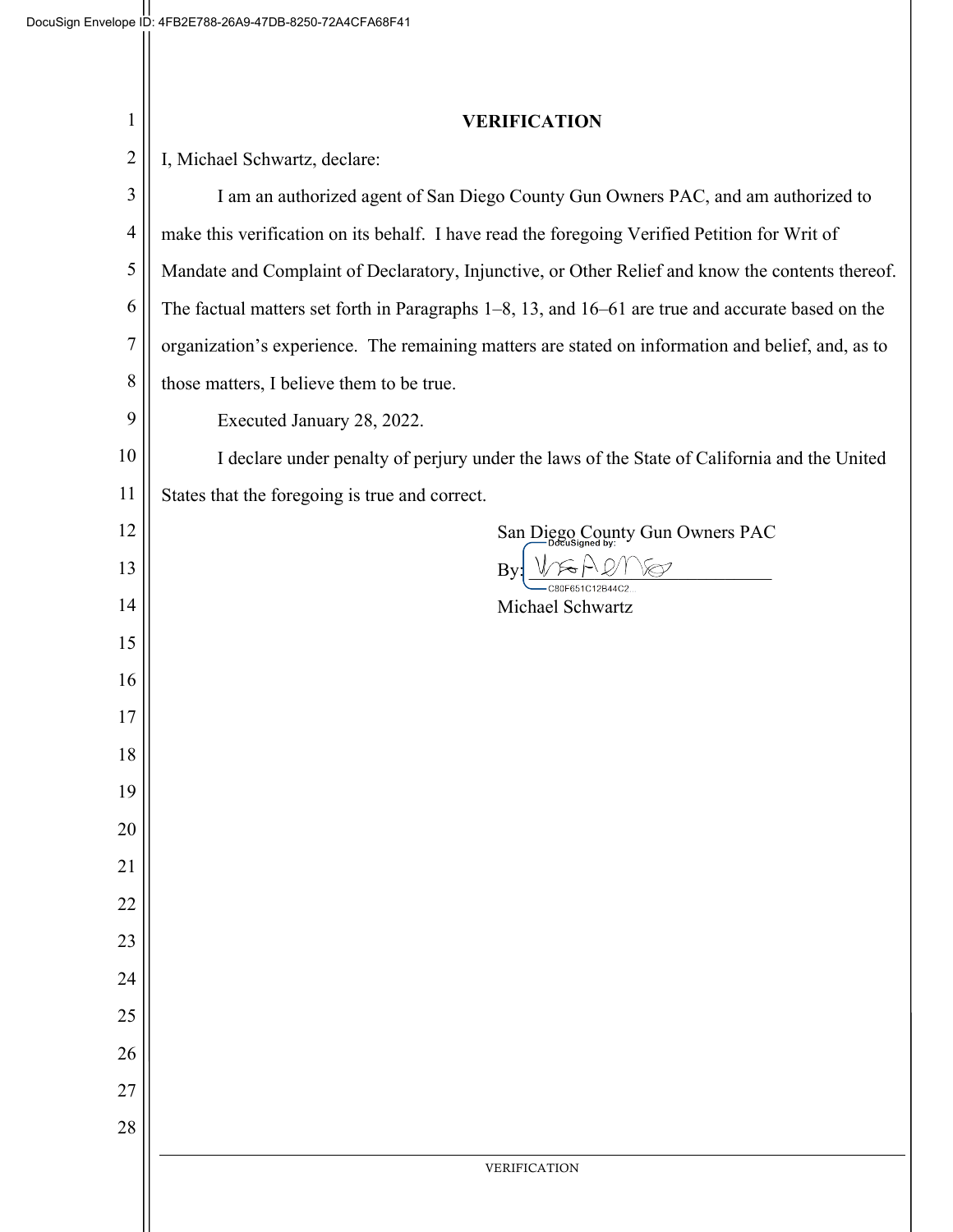| $\mathbf{1}$   | <b>VERIFICATION</b>                                                                                  |
|----------------|------------------------------------------------------------------------------------------------------|
| $\overline{2}$ | I, Michael Schwartz, declare:                                                                        |
| 3              | I am an authorized agent of Orange County Gun Owners PAC, and am authorized to make                  |
| 4              | this verification on its behalf. I have read the foregoing Verified Petition for Writ of Mandate and |
| 5              | Complaint of Declaratory, Injunctive, or Other Relief and know the contents thereof. The factual     |
| 6              | matters set forth in Paragraphs 1–8, 14, and 16–61 are true and accurate based on the                |
| $\overline{7}$ | organization's experience. The remaining matters are stated on information and belief, and, as to    |
| 8              | those matters, I believe them to be true.                                                            |
| 9              | Executed January 28, 2022.                                                                           |
| 10             | I declare under penalty of perjury under the laws of the State of California and the United          |
| 11             | States that the foregoing is true and correct.                                                       |
| 12             | Orange <sub>b</sub> County, Gun Owners PAC                                                           |
| 13             | By                                                                                                   |
| 14             | Michael Schwartz                                                                                     |
| 15             |                                                                                                      |
| 16             |                                                                                                      |
| 17             |                                                                                                      |
| 18             |                                                                                                      |
| 19             |                                                                                                      |
| 20             |                                                                                                      |
| 21             |                                                                                                      |
| 22             |                                                                                                      |
| 23             |                                                                                                      |
| 24<br>25       |                                                                                                      |
| 26             |                                                                                                      |
| 27             |                                                                                                      |
| 28             |                                                                                                      |
|                | VERIFICATION                                                                                         |
|                |                                                                                                      |
|                |                                                                                                      |